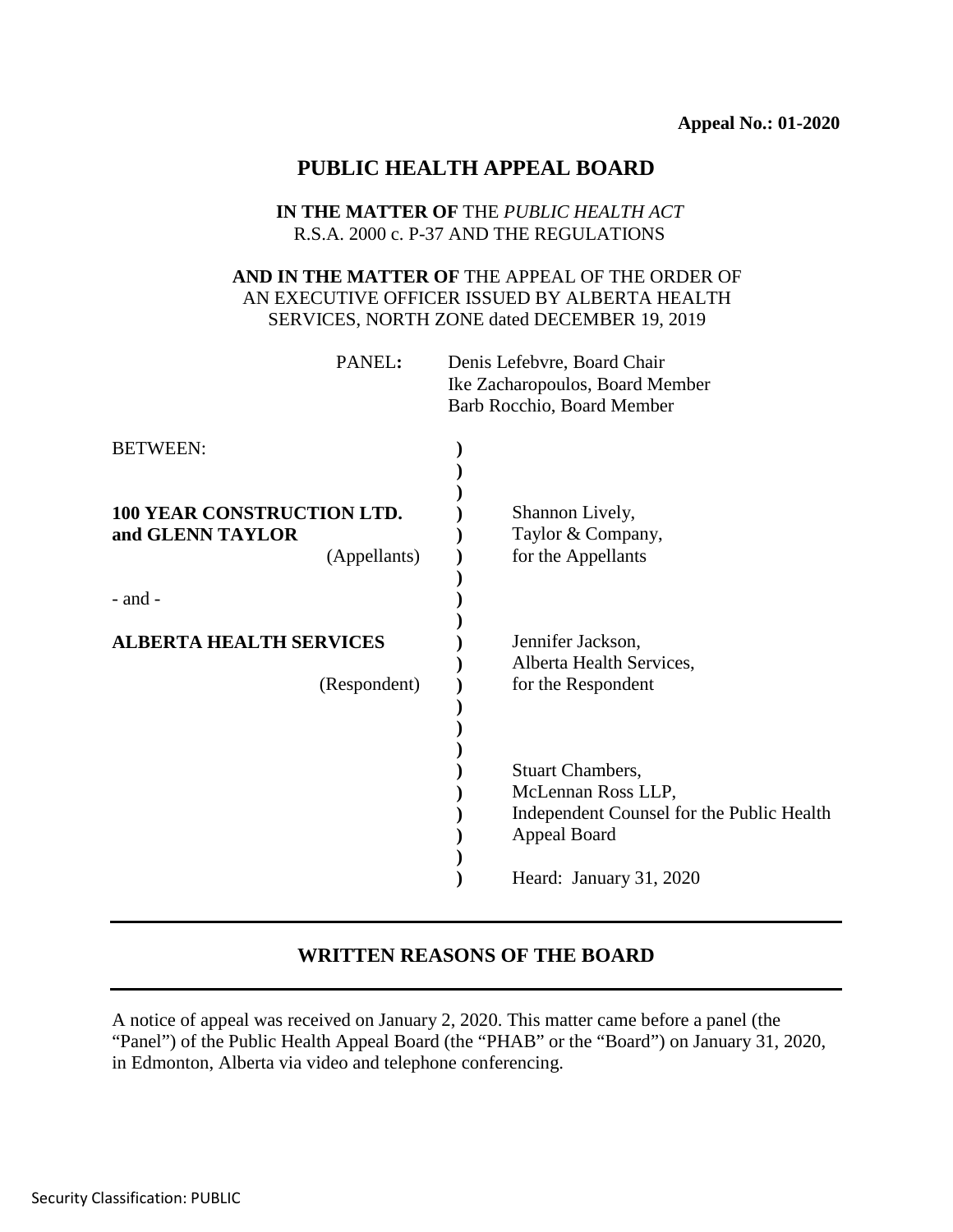## **The Appeal**

[1] This is an appeal (the "Appeal") to reverse an order of an Executive Officer ("EO") dated December 19, 2019 (the "Order"), or in the alternate, to send the matter back to AHS for further consideration and redetermination under s. 5(5) of the *Public Health Act* (the "Act").

## **Board Decision**

[2] The Panel rendered its decision to vary the Order on March 11, 2020 (the "Decision") following the Panel's review of written submissions of the Appellants dated February 10, 2020 and the written submissions of the Respondent dated February 18, 2020.

[3] As stipulated in the Decision, the written reasons were to follow at a later date. The Panel provides the written reasons as follows.

## **Background**

[4] The subject-matter property is two-storey building (the "Building") in Grande Prairie (the "City"). The Building consists of a mixture of offices and rental dwellings.

[5] The rental dwellings that are the subject matter of this Appeal are units 201, 203 and 205 (collectively referred to as "the Premises").

[6] Sometime in October 2019, one of the tenants residing at the Premises made a complaint to the City. Shortly thereafter, a Safety Codes Officer and the Fire Marshal inspected the Premises. Following this inspection, it was determined that the Premises immediately required inter-connected smoke alarms. Further, the Safety Codes Officer and the Fire Marshal advised the Appellants that tenants could not sleep in rooms that did not have windows to the exterior of the Building.

[7] On December 12, 2019, the Safety Codes Officer contacted AHS to request a joint inspection of the Premises.

[8] On December 17, 2019, the Premises was inspected (the "Inspection") with the EO, the Fire Prevention Officer and the Safety Codes Officer in attendance.

[9] Upon the conclusion of the Inspection, the Order was issued verbally on December 17, 2019 followed by the written Order on December 19, 2019.

[10] The Order states (*verbatim)* as follows:

**WHEREAS** I, and **Executive Office** of **Alberta Health Services** have inspected the above noted premises pursuant to the provisions of the **Public Health Act,** RSA 2000, c. P-37, as amended.

**AND WHEREAS** such an inspection disclosed that the following conditions exist in an about the above noted premises which are or may become injurious or dangerous to the public health or which might hinder in any manner the prevention or suppression of disease, namely:

a. Bedrooms do not have openable windows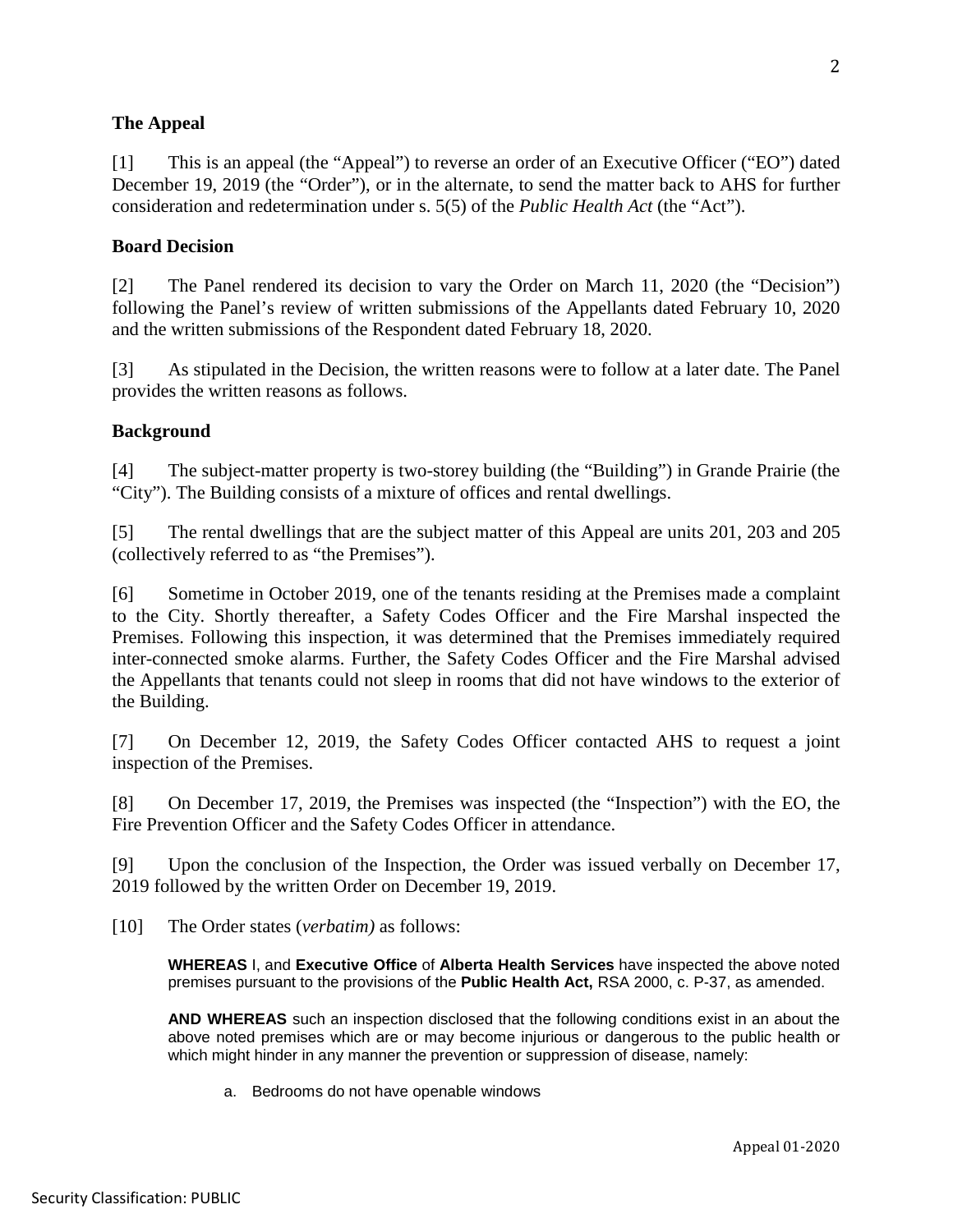b. Common area hallways does not have an operating smoke alarm

**AND WHEREAS** such inspection disclosed that the following breaches of the Public Health Act and the Housing Regulation, Alberta Regulation 173/99, and the Minimum Housing and Health Standards exist in and about the above noted premises, namely:

- a. Bedrooms do not have openable windows which is a contravention of section 3(b)(i) and (ii) of the Minimum Housing and Health Standards which state: for building of 3 storeys or less and except where a bedroom door provides access directly to the exterior of the suite is sprinklered, each bedroom shall have at least one outside window which may be opened from the inside without the use of tools or special knowledge. (ii) Windows referred to in section 3(b)(i) shall provide unobstructed openings with areas not less than .35 M2 (3.8ft2), with no dimension less than 380 mm (15").
- b. Common area hallway does not have an operating smoke alarm which is in contravention of section 3(b)(iv) of the Minimum Housing and Health Standards which state: Notwithstanding section 3(b)(i), (ii) and (iii), alternate provisions for emergency egress may be approved by an executive officer where, after consultation with a safety codes officer, the executive officer2 is satisfied that the alternate provisions provide for means of emergency egress.

**AND WHEREAS**, by virtue of the foregoing, the above noted premises are hereby declared to be **Closed for Tenant Accommodation Purposes.** 

#### NOW THEREFORE, I hereby **ORDER** and **DIRECT**:

- 1. That the occupants vacate the above noted premises on or before February 18, 2020.
- 2. That the Owner immediately undertake and diligently pursue the completion of the following work in and about the above noted premises, namely:
	- a. Install openable windows or sprinkler system as per requirements under the Alberta Building Code.
	- b. Install and interconnected smoke alarm in the common area hallway as per requirements of City Safety Codes Officer.
- 3. That until such time as the work referred to is completed to the satisfaction of an Executive Officer of Alberta Health Services, the above noted premises shall remain closed for tenant accommodation purposes.

The above conditions were noted at the time of inspection and may not necessarily reflect all deficiencies. You are advised that further work may be required to ensure full compliance with the Public Health Act and Regulations, or to prevent a public health nuisance.

DATED at Grande Prairie, Alberta, December 19, 2019 Confirmation of a verbal order issued to Glenn Taylor on December 17, 2019.

Adrea Simmons B.Sc, B.EH, CPHI(C) Executive Officer Alberta Health Services

[11] AHS consented to staying execution of the Order pending this Appeal, as the Appellants agreed to install interconnected smoke alarms in the common hallway as temporary egress measures and the tenants also agreed not to sleep in bedrooms where there were no windows.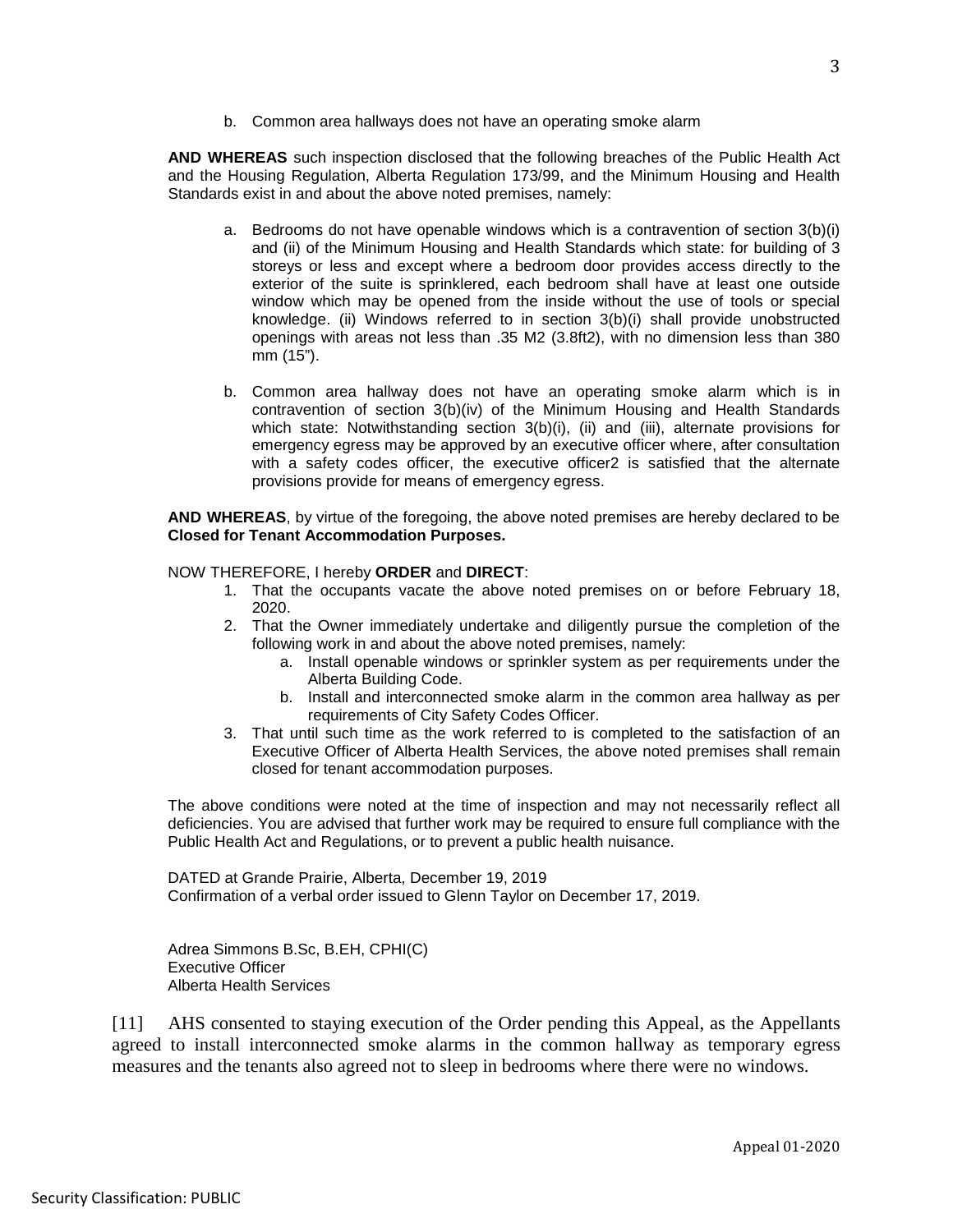### **Timing of Appeal**

[12] Section 5(3) of the *Public Health Act*[1](#page-3-0) requires the Appellant to serve a notice of an appeal in the prescribed form within 10 days after receiving notice of the EO's decision complained of by leaving the notice of appeal at the office of the PHAB Secretariat or AHS.

[13] The PHAB Secretariat received a notice of the Appeal dated January 2, 2020 (the "Notice of Appeal") on that same date. While the Order is dated December 19, 2019, neither party confirmed whether the Appellants received the Order on December 19, 2020. As such, the Panel will assume receipt of the Order on that date. While the period is greater than 10 days, the Panel notes the Secretariat's advice that the government's offices were closed for the holiday season when the Notice of Appeal would otherwise have been due. Ten days from the date of the Order is Sunday, December 29, 2019. The PHAB's offices were closed the following three weekdays, reopening on Thursday, January 2, 2020.

[14] Pursuant to section 22(2) of the Alberta *Interpretation Act*[2](#page-3-1) , the time for service of the Notice of Appeal was extended to the following day on which the office of the PHAB was open:

> (2) If in an enactment the time limited for resignation of filing of an instrument, of the doing of anything, expires or falls on a day on which the office or place in which the instrument or thing is required to be registered, filed or done is not open during it regular hours of business, the instrument or thing may be registered, filed or done on the day next following on which the office or place is open.

[15] Accordingly, the deadline for service of the Notice of Appeal was January 2, 2020 and was therefore submitted on time.

### **Grounds of the Appeal**

- [16] The Appellants advance the following grounds of the Appeal:
	- (a) The EO committed an abuse of process and/or breach of natural justice in ordering the Appellants to close and vacate unit 205 of the Premises, as she did not actually inspect the unit before issuing the Order. On this basis, the executive officer acted in excess of her jurisdiction under the Act.
	- (b) In breaching the *Minimum Housing and Health Standards* (the "MHHS"), the Appellants committed an officially induced error of law. As this is recognized defence to regulatory offences, the Appellants should be entitled to a stay of the Order.
	- (c) The MHHS permits alternative means of emergency egress in tenant accommodation that is three-storeys or less. In light of a variety of factors in this in this case, including the existence of a one–hour fire barrier between the first and second floors of the building and the number of exits from the second floor of

<span id="page-3-0"></span><sup>&</sup>lt;sup>1</sup> RSA 2000 c p-37.

<span id="page-3-1"></span><sup>2</sup> RSA 2000, c. I-8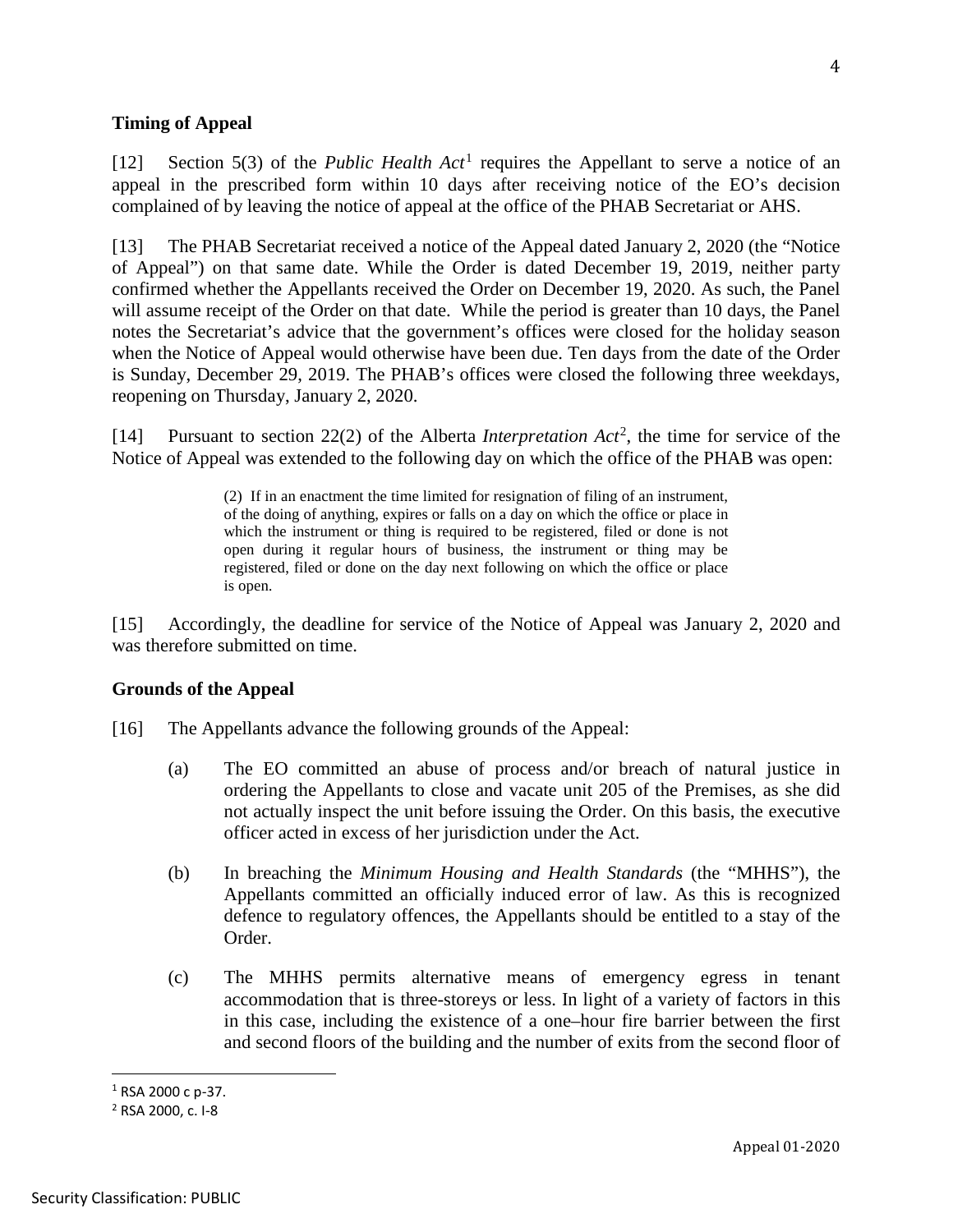the building, the means of egress currently provided by the Appellants should be considered sufficient.

## **Legal Issues**

[17] Based on the aforementioned grounds, the legal issues for consideration by the Panel are as follows:

- (a) Whether the Premises' bedrooms comply with the MHHS with respect to emergency egress.
- (b) Whether the Appellants can rely on the doctrine of officially induced error of law, and if so, whether the test for officially induced error of law has been made out in the present case.
- (c) Whether the EO erred in finding a violation under the Act and the Regulations with respect to unit 205, as she did not actually inspect the unit.
- (d) Whether a standard of review is applicable to PHAB hearings. If so, what is the standard of review?

[18] While the fourth issue (at (d) above) was not originally contemplated in the PHAB's Decision, the Appellants have raised the issue of standard of review in its written submissions. The Panel will briefly address that issue first.

# **Jurisdiction**

[19] There are no objections to the Panel's jurisdiction to hear the Appeal.

## **Documents/Exhibits**

[20] Prior to the commencement of the hearing, the following documents were entered as exhibits by agreement of the parties:

- (a) Exhibit  $1 -$  Document production of the Appellants divided into 18 tabs;
- (b) Exhibit 2 Copy of Alberta Labour (Work and Safety Division) Director's Interpretation of sentence 3.2.5.13(4) dated September 1992;
- (c) Exhibit 3 Article entitled "NFPA 13 Versus 13R" prepared by the mechanical contractor, fire protection services and pipe fabrication company in Wisconsin, USA, F. Ahern Co, found at: [https://www.jfahern.com/blog/2018/01/26/nfpa-13-versus-](https://www.jfahern.com/blog/2018/01/26/nfpa-13-versus-13r)[13r;](https://www.jfahern.com/blog/2018/01/26/nfpa-13-versus-13r) and
- (d) Exhibit 4 Document production of the Respondent divided into 9 tabs.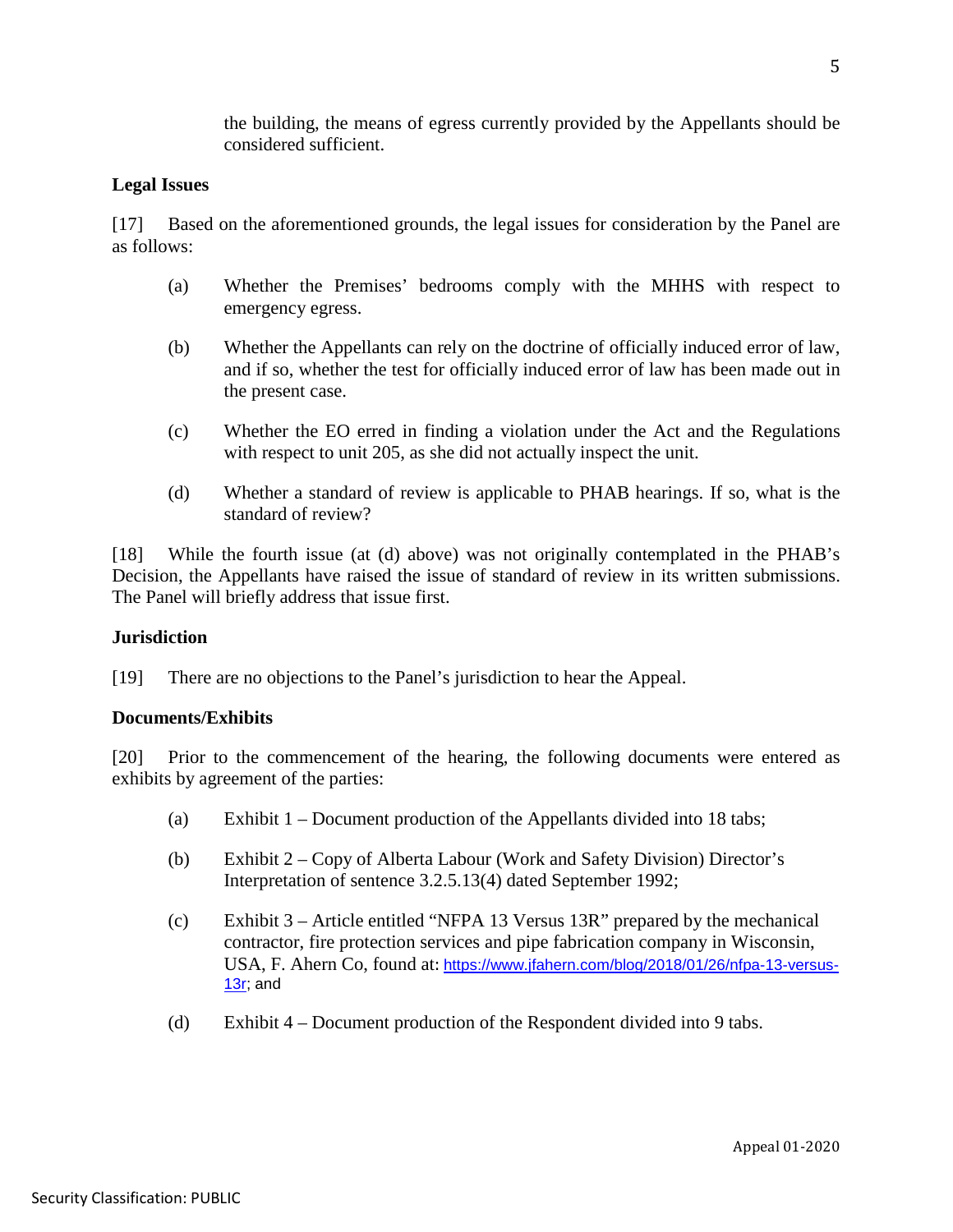### **Submissions of the Appellants**

#### *Standard of Review*

[21] The Appellants first make submissions on the standard of review. They submit that since PHAB hearings are *de novo*, the Panel is entitled to make its own findings of fact and the panel is not required to show deference to an EO's order that is being appealed.

[22] Section 5(10) of the Act permits the Panel to exercise the powers and privileges of a commissioner appointed under the *Public Inquiries Act*. [3](#page-5-0) This legislation grants commissioners "the power of summoning any persons as witnesses and of requiring them to give evidence on oath, orally or in writing, and to produce any documents, papers and things that the commissioner… consider to be required for the full investigation of the matters[.]"[4](#page-5-1)

[23] When faced with similar legislative provisions, the Alberta Court of Appeal confirmed that an appellate administrative tribunal is empowered to conduct *de novo* hearings.[5](#page-5-2)

[24] Even though the Panel will conduct a hearing *de novo*, these proceedings are not entirely fresh. In addition to being a trier of fact, the Board also plays the role of an appellate body and must consider the fairness of the proceedings below.<sup>[6](#page-5-3)</sup>

[25] The Appellants take issue with the fairness of the process employed by the EO and argue that she exceeded her jurisdiction under the Act by issuing an Order with respect to unit 205. As such, the Appellants submit that the Order should be reviewable on the standard of correctness.<sup>[7](#page-5-4)</sup>

### *Submissions of the Appellants*

[26] On September 8, 2014, the Appellants obtained a development permit for tenant improvements. Sometime after the permit was issued, an inspector with the City stated that because of the residential apartments on the second floor of the Premises, a one-hour fire barrier would be required between the first floor and the second floor. After the said improvements were completed, a representative of the Fire Department (the "FD") inspected the Premises to ensure compliance with the Fire Code. The Appellants were told that fire extinguishers would need to be installed at each end of the second floor hallway in addition to emergency lighting. The Appellants confirmed that the necessary fire equipment, including emergency lighting, was in fact installed.

[27] The City required other safety measures. Mr. Taylor testified that he was directed to consult with other third party experts as required in order to ensure that the Premises were built in accordance with the Building Code. For example, the Appellants installed subflooring above the crawl space and the mechanical room in the basement. To that end, the Appellants were advised that they would need to obtain engineered drawings, which was done.

<span id="page-5-0"></span><sup>3</sup> RSA 2000, c P-39

<span id="page-5-1"></span> $4$  Ibid., s. 4

<span id="page-5-2"></span><sup>5</sup> *Stewart v Lac Ste. Anne (County) Subdivision & Development Appeal Board*, 2006 ABCA 264, paras 9-11

<span id="page-5-3"></span><sup>6</sup> Ibid. at paras 17 and 27

<span id="page-5-4"></span><sup>7</sup> *Calgary (City) v Alberta (Human Rights and Citizenship Commission)*, 2011 ABCA 65, paras. 19-20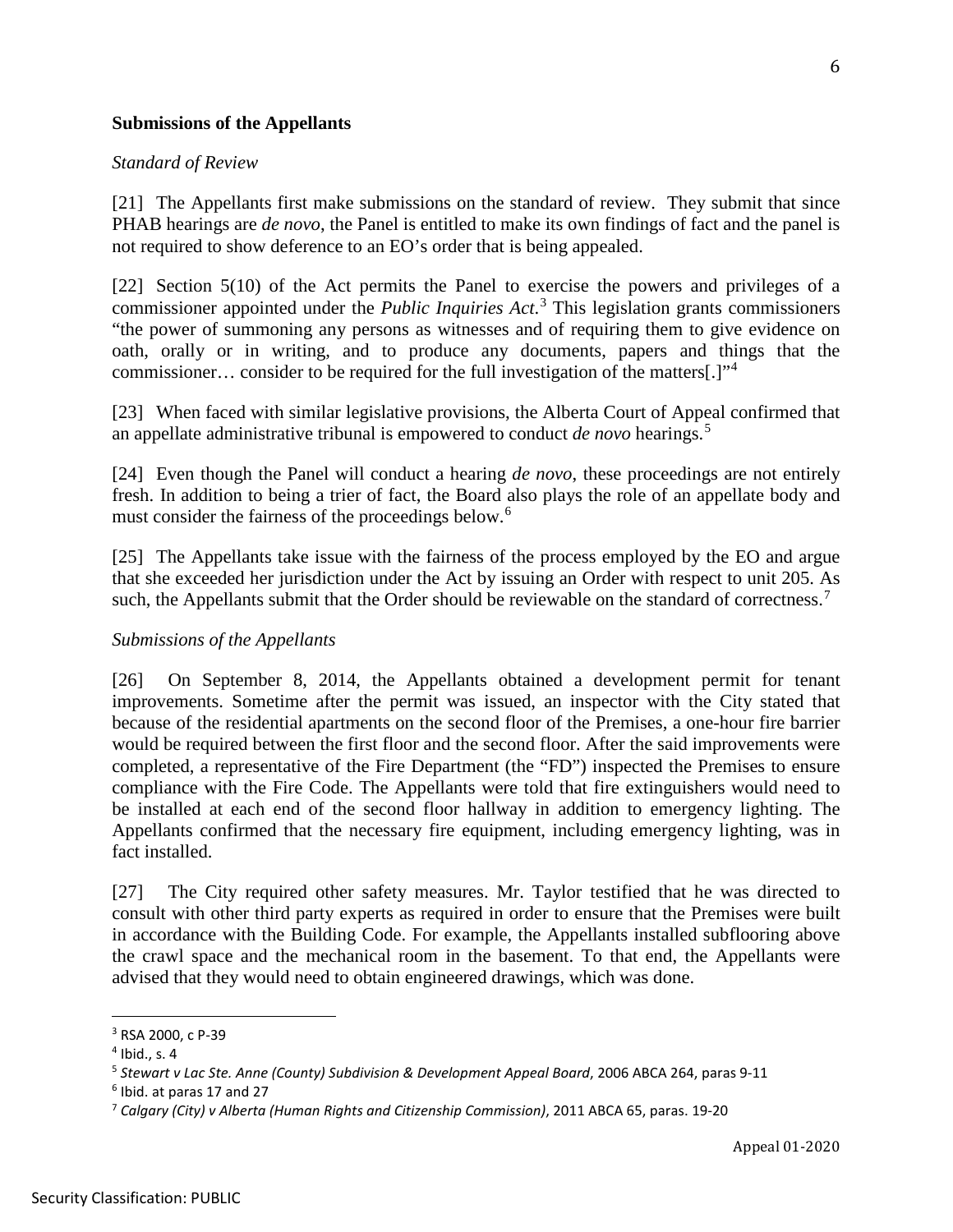[28] The Appellants submit that during the renovations, the contractors did extra work to bring the Premises up-to-date with the Building Code, this included, *inter alia,* upgrading the electrical panel for the Premises.

[29] The Appellants argue that during all stages of the renovations up to and including their completion, both the City and the FD inspected the Premises. The FD issued its inspection report in January 2017. The only deficiency per the said report was that fire separation was required underneath the stairwell on the main floor of the Building. Approximately one year later, the Safety Codes Officer issued his inspection report. Except for two relatively minor deficiencies, essentially all of the renovations were approved by the City. The Appellants submit that, since the City and the FD communicated to them that all of the safety requirements were satisfied, the Appellants believed that they had complied with all legal safety requirements.

[30] Sometime in October 2019, shortly after one of the tenants made a complaint to the City regarding the Premises, the Appellants explained that the same Safety Codes Officer who approved the Premises on January 8, 2018, attended the Premises with the City Fire Marshal to conduct an inspection. Following that inspection, the Appellants were advised that the Premises did not comply with the minimal requirements for egress. As a temporary measure to be put in place immediately (as to allow the tenants to continue living in their units), the Appellants were required to install inter-connected smoke alarms in units 201, 203 and 205. Further, the Appellants were advised that the tenants could not sleep in rooms without windows. Mr. Taylor testified that the interconnected smoke alarms were installed in units 201, 203 and 205 in addition to installing the same on the main floor of the Building out of an abundance of caution. Since there were no windows in unit 203, the tenant was required to move out of the Premises. The tenants in units 201 and 205 remained. The Appellants submit that this was the first time they were told by the Safety Codes Officer and the Fire Marshal that the Premises did not meet legal egress requirements.

[31] Shortly thereafter, the Appellants started to review egress requirements for the Premises and had discussions with the Safety Codes Officer and the Fire Marshal. It was the Appellants' understanding at that time that there were only three options: operable windows in each bedroom, a door in each bedroom leading directly to the exterior of the building, or the installation of a sprinkler system. The installation of a sprinkler was, in the Appellants estimation, too costly to make that option viable. The Appellants argue that had they been told that a sprinkler system was required when the Appellants made the application for the renovation permit, they would have installed same during the renovations, as the relative costs at that time would have been manageable. Moreover, they submit that it is fundamentally unfair for AHS to impose the requirements for egress on the Appellants at this time when it would have been much easier and much less costly during the renovations.

[32] Mr. Taylor also testified that it would costs between \$5,000 and \$10,000 to replace the bedroom windows in units 201 and 205 to meet MHHS egress requirements. It was further explained by Mr. Taylor that he would likely have to replace all the windows of the Premises to ensure that the outside appearance is consistent and aesthetically pleasing. With respect to the windowless bedrooms in units 203 and 205, installing egress windows is impossible due to the fact that those bedrooms share a wall with the adjacent building.

Appeal 01-2020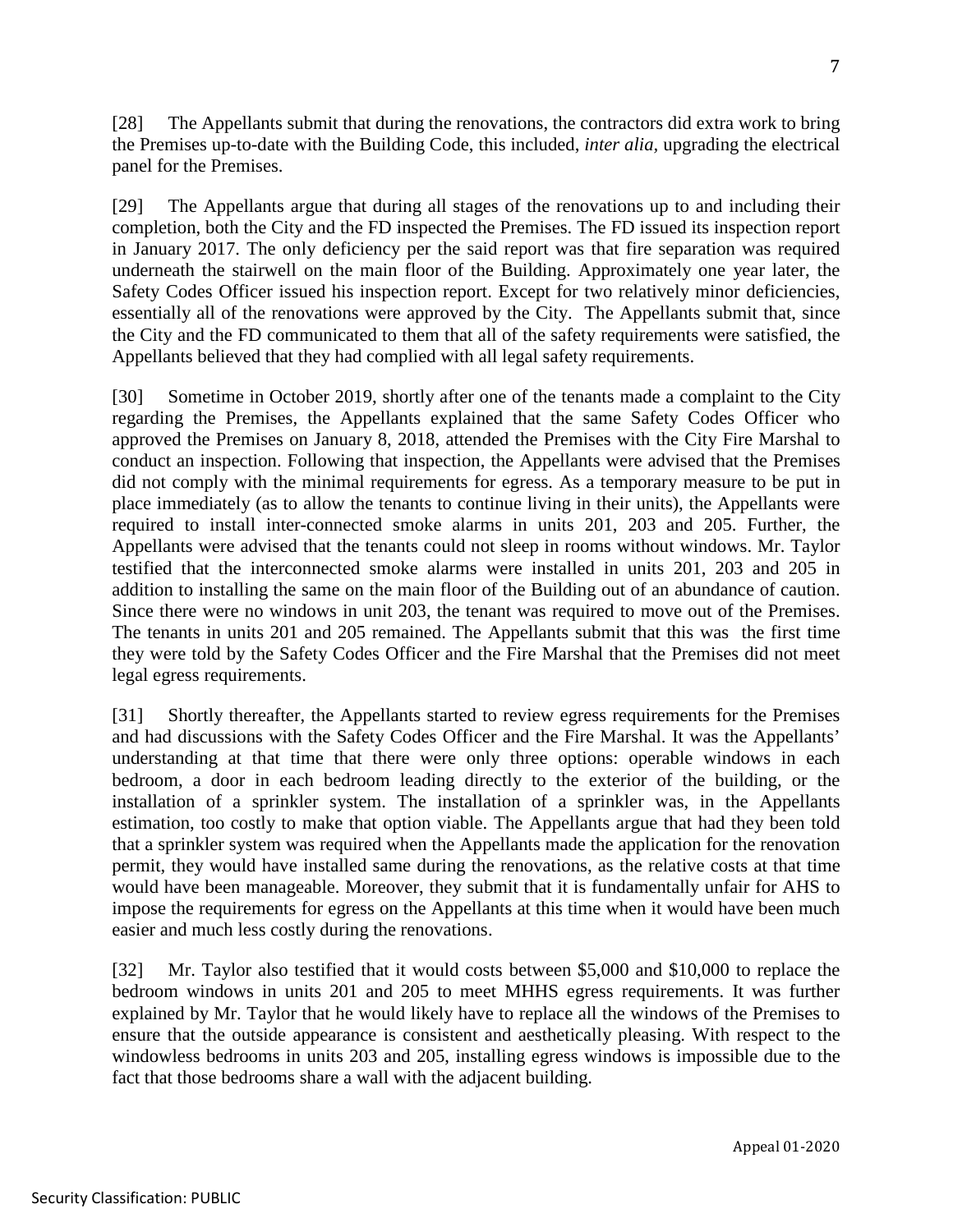[33] The Appellants submit that, during the December 17, 2019 Inspection, the Safety Codes Officer, the City Fire Prevention Officer and the EO were unable to inspect unit 205. The EO nonetheless included unit 205 in the Order. The Appellants therefore argue that the EO erred in ordering that unit 205 be closed for tenant accommodation.

[34] With respect to alternate egress under s. 3(b)(iv) of the MHHS, the Appellants argue that the EO never properly evaluated the Appellants' proposal for alternate egress. Specifically, the Appellants submit that the installation of the interconnected smoke alarms required to allow the tenants to stay in the units pending this Appeal should be acceptable as alternate egress measures, as the Safety Codes Officer, the City Fire Prevention Officer were the ones who imposed this requirement on the Appellants. The Appellants also argue that the EO cannot determine the requirements for alternate egress under the MHHS, as determining permissible alternate egress is the joint responsibility of AHS and the City.

[35] The Appellants also argue that the EO never adequately explained alternate egress options. The Order, it is argued, left the Appellants with the belief that there were really only two (2) options: (a) sprinklers or (b) operable windows of the proper minimal dimensions for each bedroom.

[36] In their submissions, the Appellants ask that the Panel make findings of fact based on their evidence presented during the hearing. Those facts are summarized at Appendix "A" of the Appellants written submissions and are reproduced here. They are as follows:

- (a) The City required the Appellants to install the 1-hour fire barriers in the Building due to the apartments on the second floor.
- (b) The City was aware that there were apartments on the second floor of the Building when the development permit application was submitted in September 2014.
- (c) The second floor of the Building was inspected by a government entity either before the renovations began or during the renovation process.
- (d) The City did not instruct Mr. Taylor to consult with any other government entity before or during the renovations of the Premises regarding requirements that the building needed to satisfy.
- (e) The Appellants were first advised that the apartments in the Premises did not meet the legal egress requirements when the Premises were inspected in October 2019.
- (f) During the inspection in October 2019, Mr. Taylor had only been told to install interconnected smoke alarms in the affected apartments and had not been told to install an interconnected smoke alarm in the common hallway.
- (g) Mr. Taylor was told that there were only three potential means of egress that complied with the Minimum Housing and Health Standards – either the installation of a door in each bedroom leading directly to the exterior of the building, egressible windows that satisfy the Minimum Standards, or the installation of a sprinkler system throughout the entire building.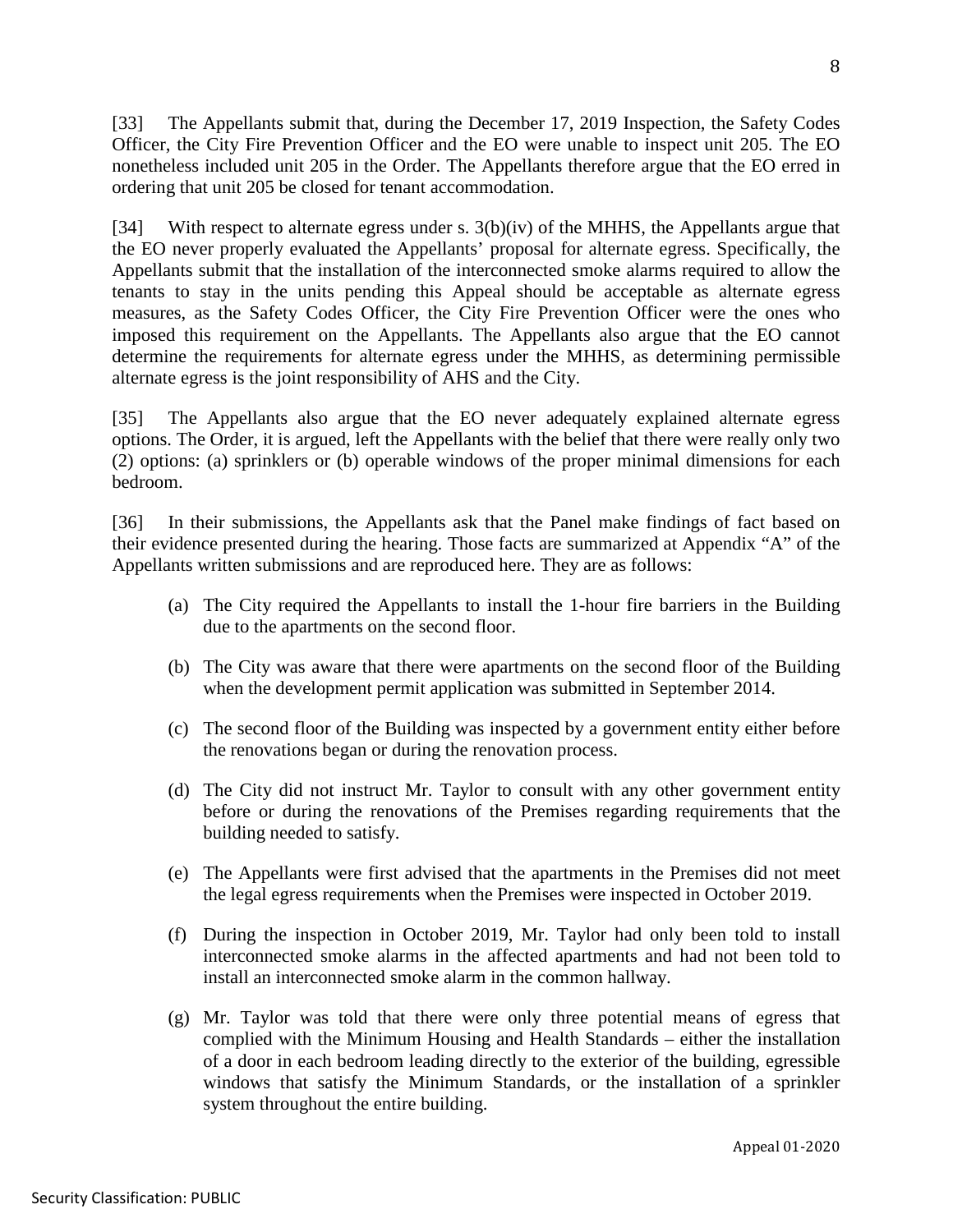- (h) Alternate means of egress may be approved under section  $3(b)(iv)$  of the Minimum Housing and Health Standards, but AHS's preference is for the affected property owner to propose the alternate means of egress.
- (i) An executive officer cannot determine the requirements for alternate egress under the Minimum Housing and Health Standards and determining permissible alternate egress is the responsibility of both AHS and municipalities, including the City.
- (j) The Minimum Housing and Health Standards and the Alberta Building Code are inextricably intertwined by virtue of s. 3(b)(iv) of the Minimum Standards, such that City officials are necessary to properly interpret this provision.
- (k) Ms. Simmons and Mr. Olsen did not consider whether the doors in the window-less bedrooms that exited directly to the common hallway on the second floor of the Premises could impact the type of alternate egress that could be permitted under s. 3(b)(iv) of the Minimum Standards.
- (l) Ms. Simmons and Mr. Olsen did not consider what alternative steps the Appellants could take under s. 3(b)(iv) of the Minimum Housing and Health Standards to satisfy the legal egress requirements before the Order was issued.
- (m) Ms. Simmons did not inform Mr. Taylor that an alternate plan for egress could be submitted until after she told him that she would be issuing an Order to close and vacate the apartment units.
- (n) With the evidence before the panel, it is unknown what steps the Appellants could take to provide adequate alternate egress under s. 3(b)(iv) of the Minimum Housing and Health Standards.
- (o) Mr. Taylor has not yet had an adequate opportunity to discuss alternate egress with AHS and the City.

[37] In summary, the Appellants submit that the Premises were renovated with the approval of both the City and the FD and followed all of the requirements imposed by those two government entities. As such, the Appellants verily believed that the Premises complied with all applicable legal standards, including safety standards. The Appellants submit that since the City and the FD misrepresented to them that all safety standards were met, any error of law made by the Appellants was officially induced. They further submit that all of the elements of the doctrine of official induced error of law are made out and that the Panel should, on that basis, stay the Order.

[38] In the alternative, the Appellants submit that the Premises' second floor safety measures currently in place and approved by the EO are a suitable alternative for emergency egress pursuant to part III, section 3(b)(iv) of the MHHS.

[39] In the further alternative, the Appellants ask that the PHAB send the matter back to AHS for further consideration and redetermination under s. 5(5) of the Act on the basis that AHS did not made a reasonable effort to resolve the dispute with the Appellants before the Order was issued, or after the Notice of Appeal was filed.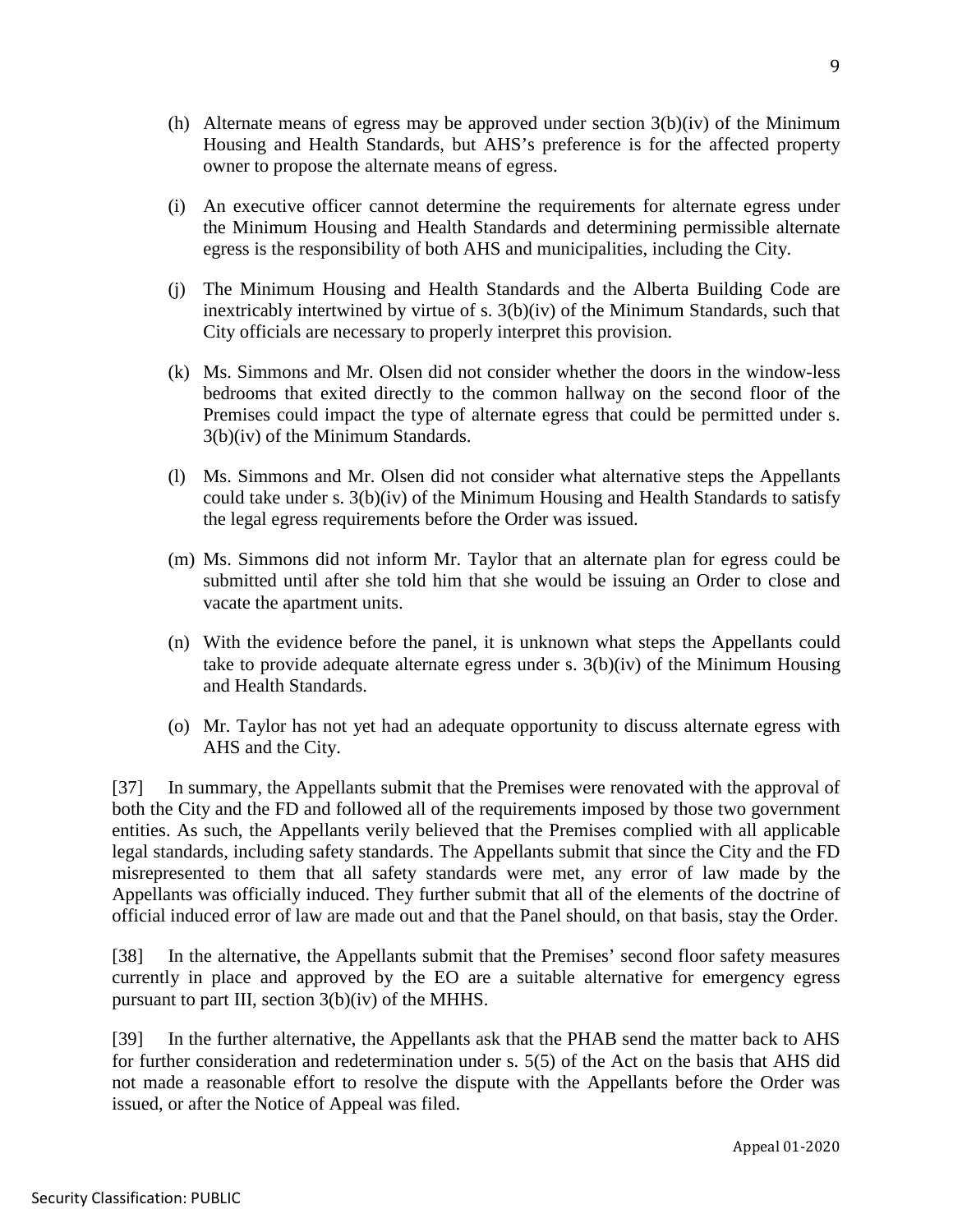## **Submissions of the Respondent**

### *Preliminary matter – concessions of AHS*

[40] Prior to making their submissions, the Respondent addressed three concessions AHS was prepared to make with respect to the Order:

- (a) The Order includes unit 205 despite the admitted fact that the EO did not inspect that unit.
- (b) The Order states that the common area hallway does not have an operating smoke alarm, which is in contravention of section 3(b)(iv) MHHS. This is an error. There is no requirement in the MHHS for hallway smoke alarms.
- (c) During the hearing of this Appeal, AHS consented to an extension of the stay until 30 days after the last of the written submissions were delivered.

[41] The Respondent submits that the first concession was addressed at the hearing on January 31, 2020. It was explained to the Panel that the error existed and it was proposed that the Panel hear evidence with respect to unit 205 nonetheless as the Respondent argues that it was also in contravention of the MHHS.

[42] With respect to the section concession at (b) above, the Respondent asks the Panel to exercise its authority under the Act to reverse only that portion of the Order that addresses hallway smoke alarms. This error on the part of the EO was explained during the hearing. The purpose of it was to ensure that there were temporary measures in place pending the hearing. The error was made in good faith and it should not have the effect of nullifying the entirety of the Order.

[43] With respect to the third concession at (c) above, the Respondent submits that this stay was an agreement based on and undertaking by the Appellants to install hallway smoke detectors on the second floor of the Premises. The Appellants confirmed the hallway smoke detectors were installed on February 4, 2020. It was agreed by both parties that the Appellants would provide their final response submissions on February 24, 2020. The stay is therefore extended by agreement to March 25, 2020.

## *Submissions of the Respondent AHS*

[44] Given the aforementioned concessions, the Respondent argues that the Panel need only to consider whether the Appellants meet the test for officially induced error of law and whether the current means of egress for all three rental units of the Premises meet the requirements under the MHHS.

[45] The Respondent submits the following are the relevant and material facts currently before the PHAB:

(a) No representative of AHS attended the Premises on or before December of 2019, which was confirmed by Mr. Taylor.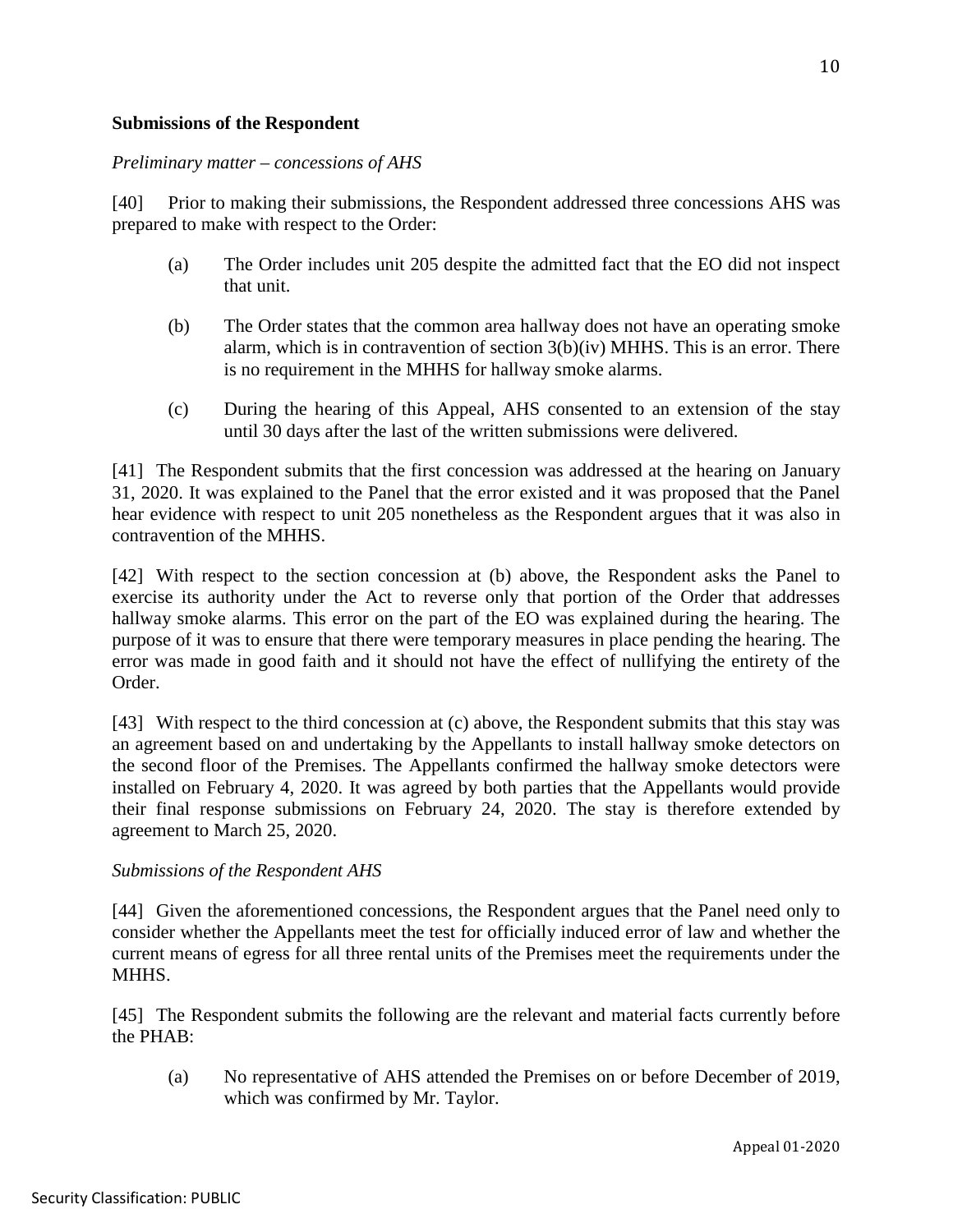- (b) No representative of AHS ever made representations to the Appellants about the compliance/non-compliance of the second floor rental units with the Act as confirmed by Mr. Taylor.
- (c) The authority of the municipality does not encompass enforcement of the Act or its corresponding regulations, as confirmed by the EO.
- (d) Mr. Taylor testified that no representative of the City ever made overt representations to the Appellants to confirm that it was safe to use the second floor of the Premises as rental units. It is clear from the documentary evidence presented by the Appellants that they only ever requested permits to renovate the first floor of the Premises. Any dealings with respect to the second floor rental units were done based on a number of assumptions. The evidence presented at the hearing was simply that the Appellant, Mr. Taylor, assumed that it was acceptable to rent the units out based on the fact that no one ever told him it was not safe to do so until late 2019 and no one ever came to specifically inspect the Premises to his recollection. Mr. Taylor claimed the representatives of the municipality ought to have known it was not safe and that they ought to have involved AHS sooner.
- (e) At no time during the Appellants' case did they place blame on AHS's representatives. The focus was on the municipality and the neglect by those individuals to ensure the second floor was up to Code for rental units. Mr. Taylor confirmed this.
- (f) The City and AHS are each responsible for ensuring compliance with their own respective legislation.
- (g) Evidence presented by Ms. Simmons is that AHS does not examine each and every rental unit in Grande Prairie without the issuance of a complaint. Once a complaint is lodged or the municipality reaches out, AHS will attend at a premises to ensure it complies with the Act and its Regulations. In this case, that happened in December of 2019. As soon as AHS became aware of the potential for an egress issue, it attended the Premises.
- (h) Mr. Taylor acknowledges there is non-compliance with the Act and its Regulations with respect to egress from the rental units on the Premises.
- (i) Ms. Simmons presented evidence that the rental units on the Premises currently do not meet the requirements for egress in the MHHS.
- (j) An alternate solution for egress was discussed by Mr. Taylor and Ms. Simmons on December 17, 2019; Mr. Olsen's (the City's Safety Codes Officer) suggestion to have an engineer develop an engineered plan.
- (k) The Appellants were given 30 days (the length of the Order) to bring forward any alternative solutions for egress. AHS was never contacted, as confirmed by the EO.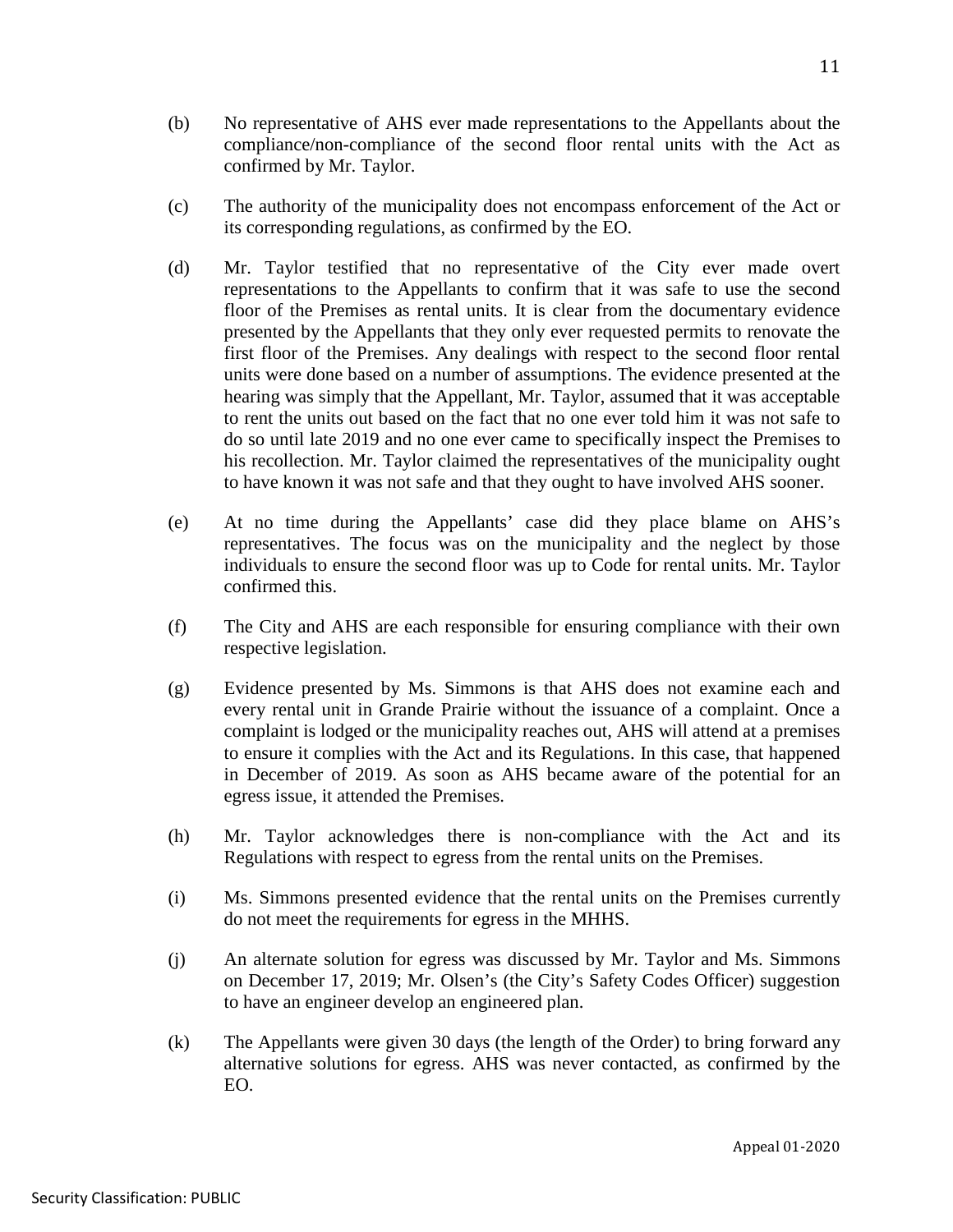[46] The Respondent submits that the Appellants have not met their burden of establishing the defence of officially induced error of law.

[47] In *Lévis (City) v Tétreault<sup>[8](#page-11-0)</sup>*, the test for proving the defence of officially induced mistake requires:

- (a) that an error of law or of mixed law and fact was made;
- (b) that the person who committed the act considered the legal consequences of his or her actions;
- (c) that the advice obtained came from an appropriate official;
- (d) that the advice was reasonable;
- (e) that the advice was erroneous; and
- (f) that the person relied on the advice in committing the act.

[48] Moreover, the Court in  $R \nu$  *Jorgensen*<sup>[9](#page-11-1)</sup> stated that this defence will only be successful in the clearest of cases.

[49] The Respondent submit that the Appellants' alleged mistake in this matter was not an erroneous belief that they had satisfied the provincial standards under the Act. Rather, their mistake was a failure to recognize and adhere to standards under the Act. The Appellants did not receive advice from any officials on their compliance with the requirements under the Act and its Regulations. As stated in their brief, they were completely unaware of their obligations under the Act. Furthermore, it appears that the Appellants made no attempt to find out what additional requirements they may have to meet. Passive ignorance is not a valid defence.

[50] The Respondent points out that, as noted by the Appellants, the City Bylaw explicitly states that an applicant is responsible for ascertaining and complying with the requirements of any Federal, Provincial, or other municipal legislation. This Bylaw alerts applicants to the fact that they are responsible for additional standards beyond the ones administered by the City. Per  $R$  v Goebel,  $10$  the fact that the City allegedly did not bring this particular provision to the Appellants' attention does not excuse their non-compliance. Furthermore, rather than being misled by erroneous advice, the Appellants were actually pointed in the right direction by the Bylaw.

[51] The Respondent argues that Appellants are now attempting to apply the advice they received from the City and the FD to a different legislative standard, applied by a different entity, at a different level of government. As the Appellants did not receive any advice on the issue of whether the Act, its Regulations and the MHHS had been met, they could not have reasonably

<span id="page-11-0"></span><sup>8</sup> 2006 SCC 12 at paras. 22-26

<span id="page-11-1"></span><sup>9</sup> [1995] 4 SCR 55 at para. 37

<span id="page-11-2"></span><sup>10</sup> 2003 ABQB 422 at paras 22, 25 ("*Goebel"*)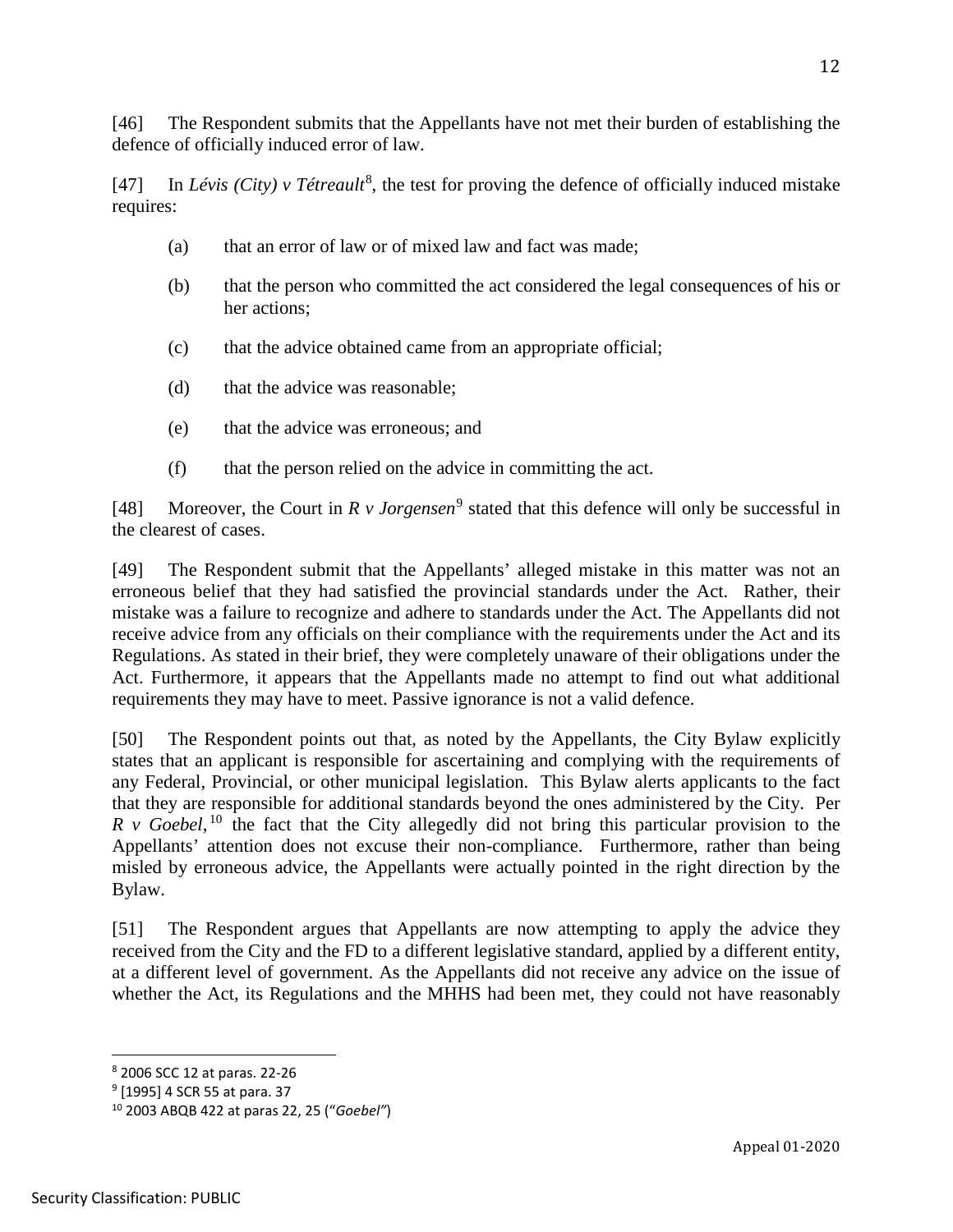relied on any such advice. The Respondent submits that, per *Jorgensen*, where no erroneous advice has been given, the excuse of officially induced mistake cannot be relied upon.

[52] The Respondent further argues that even if the City had provided advice to the Appellants on the Act and its Regulations, which is not admitted but denied, this would not have been advice from an appropriate official. The appropriate government officials with regards to the Act are EOs of AHS. That is, the administration of the Act rests with AHS, not the City. The Safety Codes Officer for the City is not an EO pursuant to the Act and is not in any legal position to enforce the provisions of the Act, its Regulations or the MHHS. Any advice on the Act provided to the Appellants by the City's official, it is argued, would have been outside his/her jurisdiction and would merely have been advice and not enforceable statements. In support of their position, the Respondent relies on *Leung v Alberta Health Services,*[11](#page-12-0) confirming that the PHAB has no jurisdiction over the findings of a Fire Marshal or the guidelines used by the Fire Marshal. The PHAB refused to consider whether the letter from a fire marshal satisfied the requirements of the Act.

[53] The Appellants rely on *BPCL Holdings Inc v Alberta*,<sup>[12](#page-12-1)</sup> for the proposition that there is a confusing overlap between the MHHS and the Alberta Building Code. However, that Court also confirmed the essential difference between the two regulatory schemes. In *Goebel,* the court stated as follows:

> It is true that there is some conflict between the two Codes, in the sense that the windows comply with one but not the other. It is not the sort of conflict where compliance with one code would be a breach of the other, as it is possible to comply with both. Where a building is subject to several legal minimum standards the owner must comply with all of them. Since they serve different purposes, it is no answer to say that one has been complied with.[13](#page-12-2)

[54] Furthermore, the Court confirmed that there is nothing unlawful about a party being asked to modify facilities under the Act even though they may have been compliant with the legal standard in place at the time of construction under the applicable Building Code.<sup>[14](#page-12-3)</sup> The two schemes are distinct and the Appellants are obliged to comply with both.

[55] The Respondent argues that even if past City officials had referred to the Act, the Regulation or the MHHS, the Appellants are not excused from their continuing obligation to comply with the present requirements of the Act. Section 3(1) of the MHHS places a positive duty on the Appellants to comply with the MHHS. That duty exists even if an inspection of the Premises never occurs. Just because an inspection is done does not lower the standards required of an owner, nor does it shift some of the responsibility for repairs to the inspectors. Referring to *Goebel*, the Respondent argues that even if a defect is not noted on an inspection that does not relieve the owner of the responsibility to correct it. The obligation to maintain the building is always on the owner and if the building falls below the standard the obligation to fix it is also on the Owners.

<span id="page-12-0"></span><sup>11</sup> PHAB Appeal 16-2018 at para 37

<span id="page-12-1"></span><sup>12</sup> *BPCL Holdings Inc v Alberta*, 2006 ABQB 757 at paras 33-34, aff'd 2008 ABCA 153 ("*BPCL*")

<span id="page-12-2"></span><sup>13</sup> *Goebel*, Supra 2, at para. 41

<span id="page-12-3"></span><sup>&</sup>lt;sup>14</sup> BPCL at para 36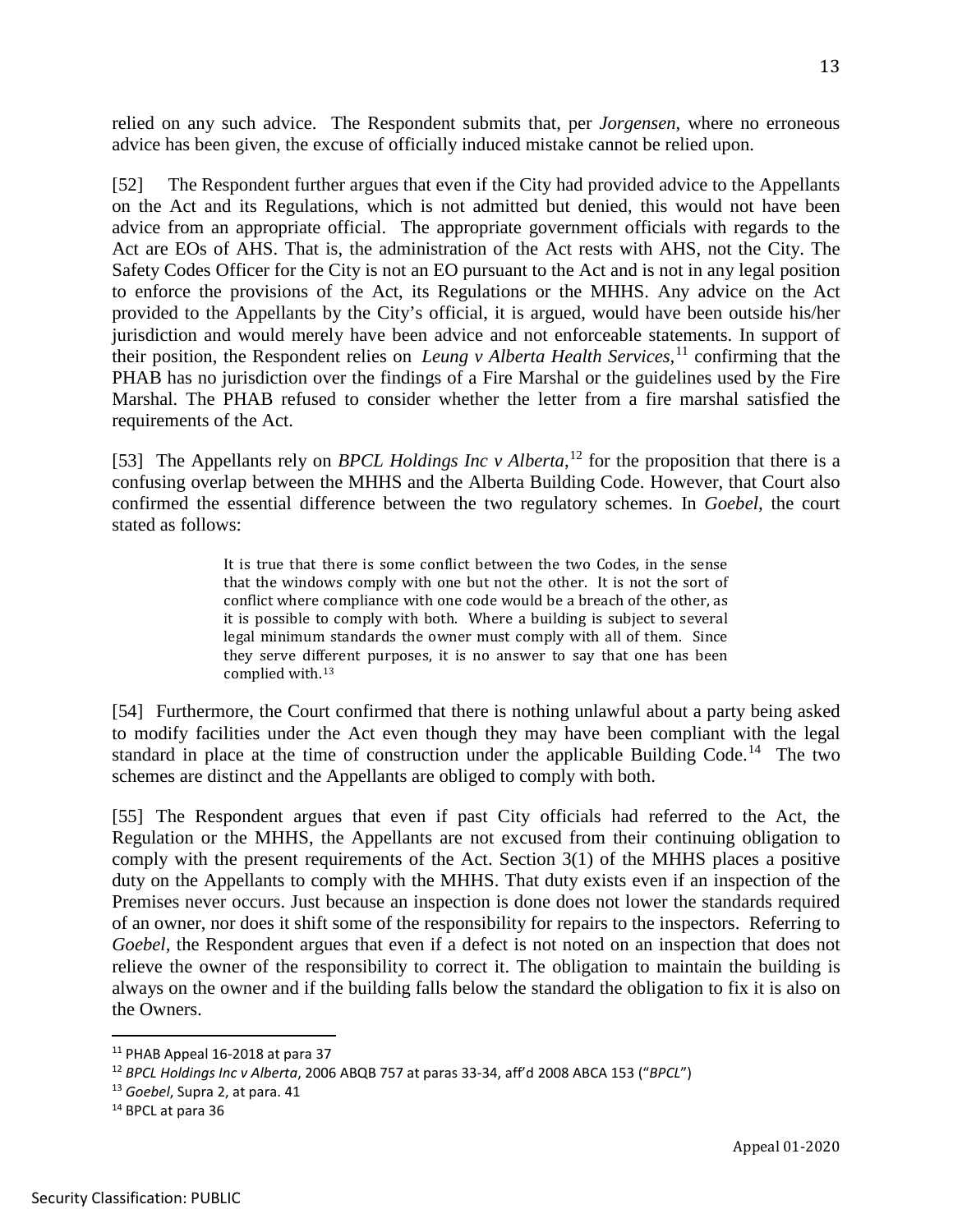[56] The Respondent argues that, even if the Appellants had met their burden and established a defence of officially induced error, the appropriate remedy would not be a reversal of the Order and a finding that a contravention of the Act did not occur. Typically in criminal cases where the defence is made out, the accused is entitled to a stay of proceedings rather than an acquittal.<sup>15</sup> In those instances, the blame for the error is, in a sense, shared with the state official who gave the erroneous advice. Here, the Respondent argues, if the defence were made out, an appropriate remedy may be a stay of offence proceedings or relief from a penalty imposed under section 73 of the Act. However, the fact would remain that the Premises are not compliant with the Act. The defence of officially induced error may excuse or reduce liability, but it does not make the conditions safe. The Respondent argues that this defence should not be permitted to trump the legislated safeguards enacted to protect renters' lives during a fire. Even if the defence were established, the Order to vacate the Premises should be upheld.

[57] The Respondent states that the facts in this case are that: (1) Mr. Taylor became aware of non-compliance with the Act and the Regulations, (2) the Order was issued, (3) the Order allowed for 30 days for Mr. Taylor to address non-compliance, and (4) Mr. Taylor did not reach out for any further meetings with the EO. The Respondent submits that it is not AHS' duty to come up with a plan pursuant to section  $3(b)(iv)$  of the MHHS. AHS has identified significant issues with egress and Mr. Taylor has acknowledged these deficiencies and then placed blame on the City as to why he has not complied with the Act and its corresponding Regulations and the MHHS. Mr. Taylor has been given every opportunity for consultation with AHS.

[58] In summary, the Respondent submits that the Appellants had not made out the defence of officially induced error of law, and the current means of egress do not comply with the MHHS.

[59] Given the foregoing concessions and submissions, the Respondent proposes to vary the Order as follows:

**WHEREAS** I, and **Executive Office** of **Alberta Health Services** have inspected the above noted premises pursuant to the provisions of the **Public Health Act,** RSA 2000, c. P-37, as amended.

**AND WHEREAS** such an inspection disclosed that the following conditions exist in an about the above noted premises which are or may become injurious or dangerous to the public health or which might hinder in any manner the prevention or suppression of disease, namely:

- a. Unit 201 and 203 each have one bedroom with no window and no other acceptable means of emergency egress<sup>16</sup>.
- b. Unit 201 has a second bedroom with a non-openable fixed window and does not provide other acceptable means of emergency egress.

**AND WHEREAS** such inspection disclosed that the following breaches of the Public Health Act and the Housing Regulation, Alberta Regulation 173/99, and the Minimum Housing and Health Standards exist in and about the above noted premises, namely:

a. Unit 201 and 203 each have one bedroom with no window and no other acceptable means of emergency egress which is a contravention of section 3(b)(i) and (ii) of the

<span id="page-13-0"></span> <sup>15</sup> *Lévis* at para 25

<span id="page-13-1"></span><sup>16</sup> Note: variances to the Order are underlined.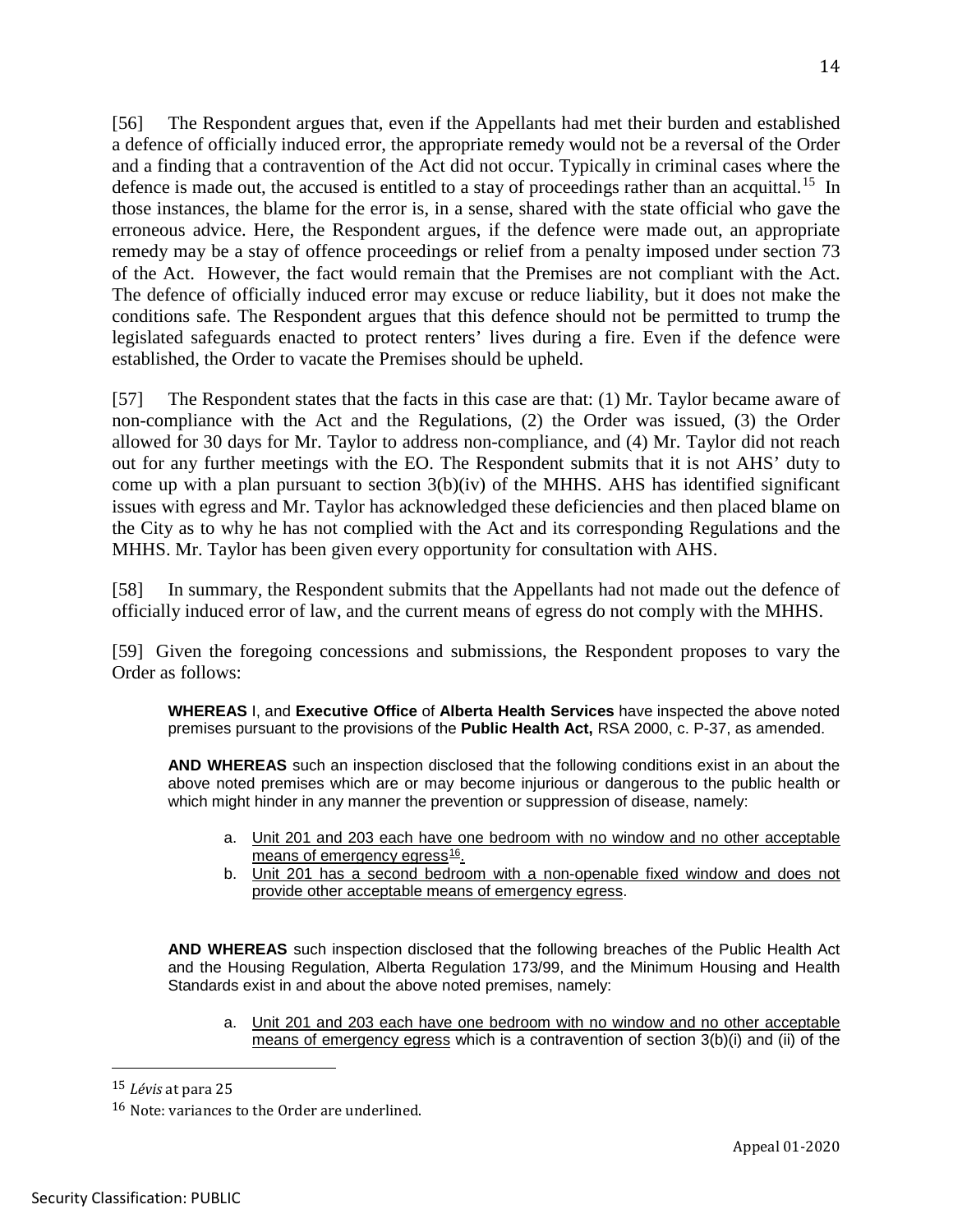Minimum Housing and Health Standards which state: for buildings of 3 storeys or less and except where a bedroom door provides access directly to the exterior or the suite is sprinklered, each bedroom shall have at least one outside window which may be opened from the inside without the use of tools or special knowledge. (ii) Windows referred to in section 3(b)(i) shall provide unobstructed openings with areas not less than 0.35 m2 (3.8ft2), with no dimension less than 380 mm (15").

b. Unit 201 has a second bedroom with a non-openable fixed window and does not provide other acceptable means of emergency egress which is a contravention of section 3(b)(i) and (ii) of the Minimum Housing and Health Standards which state: for buildings of 3 stories or less and except where a bedroom door provides access directly to the exterior or the suite is sprinklered, each bedroom shall have at least one outside window which may be opened from the inside without the use of tools or special knowledge. (ii) Windows referred to in section 3(b)(i) shall provide unobstructed openings with areas not less than 0.35 m2 (3.8ft2), with no dimension less than 380 mm (15").

**AND WHEREAS**, by virtue of the foregoing, the above noted premises are hereby declared to be **Closed for Tenant Accommodation Purposes.** 

NOW THEREFORE, I hereby **ORDER** and **DIRECT**:

- 1. That the occupants vacate the above noted premises on or before March 31, 2020.
- 2. That the owners immediately undertake and diligently pursue the completion of the following work in and about the above noted premises, namely: Install one openable window in each bedroom, **OR** install a sprinkler system, **OR** other approved means of egress as outlined in the Minimum Housing and Health Standards section 3(b).
- 3. Pursuant to evidence presented at the hearing of this matter before the Public Health Appeal Board Held January 31, 2020, ensure that unit 205 also complies with requirements for egress as stated above.
- 4. That until such time as the work referred to above is completed to the satisfaction of an Executive Officer of Alberta Health Services; the above noted premises shall remain closed for tenant accommodation purposes.

The above conditions were noted at the time of inspection and may not necessarily reflect all deficiencies. You are advised that further work may be required to ensure full compliance with the Public Health Act and regulations, or to prevent a public health nuisance.

DATED at Grande Prairie, Alberta, December 19, 2019 Confirmation of a verbal order issued to Glenn Taylor on December 17, 2019. Order amended

Adrea Simmons B.Sc, B.EH, CPHI(C) Executive Officer Alberta Health Services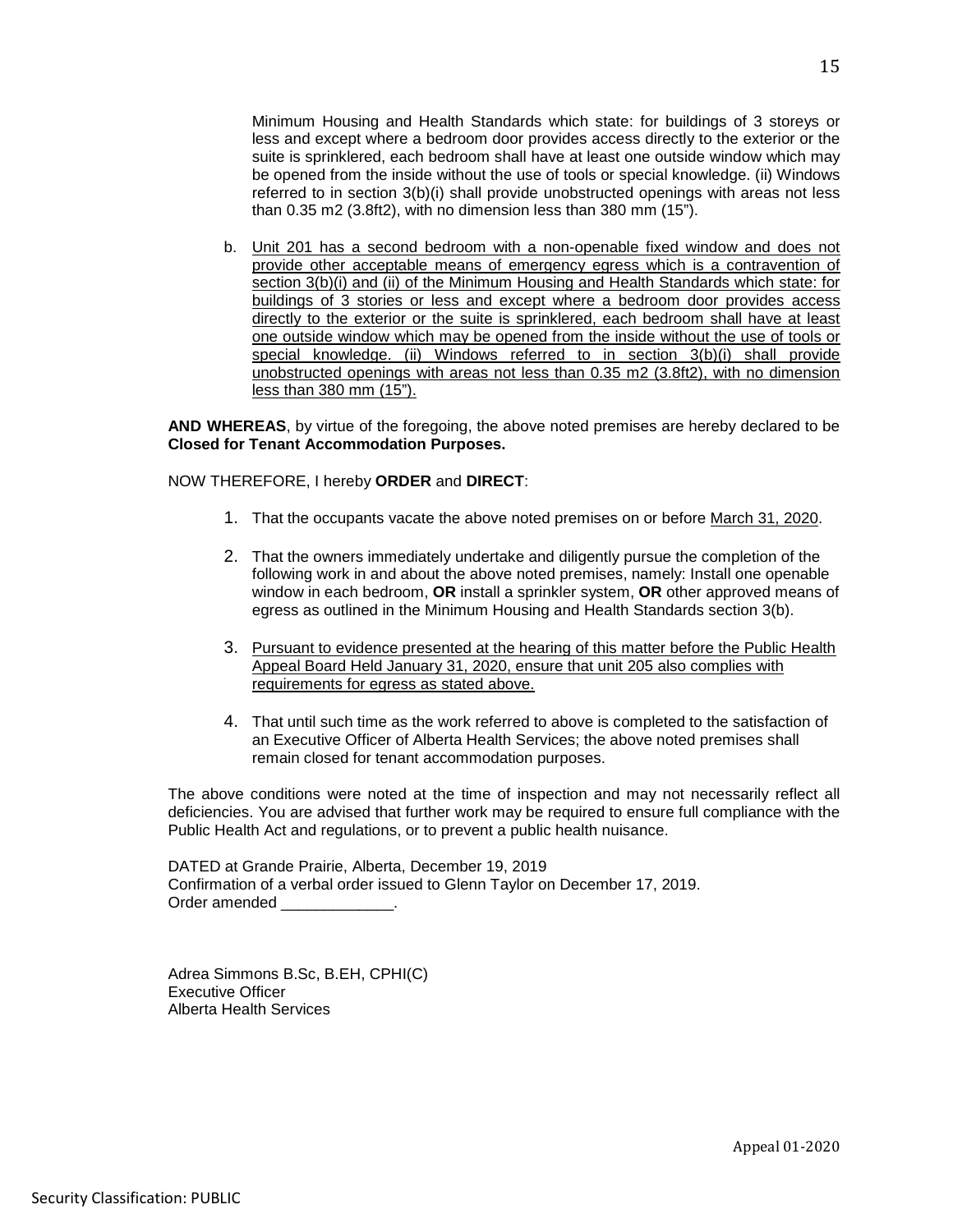### **Analysis and Reasons**

## *Whether a standard of review is applicable to PHAB hearings? If so, what is the standard of review?*

[60] For a number of years, the standard of review to be applied by courts on applications for judicial review was dictated by *Dunsmuir.* [17](#page-15-0) However, the analysis for determining the standard of review in a judicial review of administrative action under Canadian law has changed after the recent decision in *Vavilov*. [18](#page-15-1) With *Vavilov*, the Supreme Court of Canada sought to "...chart a new course forward for determining the standard of review that applies when a court reviews the merits of an administrative decision" [emphasis added].<sup>[19](#page-15-2)</sup> The Supreme Court confirmed that the revised framework would continue to be guided by the principles underlying judicial review that the Court articulated in *Dunsmuir*. Further, the Supreme Court confirmed that the revised approach was "informed by the need to respect the legislature's choice to delegate decision-making authority to the administrative decision maker rather than to the reviewing court".<sup>[20](#page-15-3)</sup>

[61] It is the Panel's view that *Vavilov* does not apply to PHAB appeals. The distinction between the courts and internal appellate tribunals is that the role of the reviewing court is to supervise the tribunal, while the appellate tribunal's role is to carry out an internal appellate function outlined by its governing legislation. The Alberta Court of Appeal has previously stated that "the role of an internal appellate tribunal operating within an administrative structure is significantly different from that of an external reviewing superior courts."<sup>[21](#page-15-4)</sup>

[62] The decision in *City Centre Equities Inc. v Regina (City)*, provides a lengthy and detailed summary of the various approaches taken by Canadian Courts in determining the standard of review to be applied to appellate tribunals. While the Court in that case noted conflicting approaches were taken, there was one common element among the decisions: the intention of the legislature as revealed by statutory interpretation ultimately determines what standard of review an appellate tribunal should apply.[22](#page-15-5) It is the Panel's view that *Vavilov* does not change this approach.

[63] Accordingly, it is necessary to review the statutory framework surrounding the PHAB to determine the standard of review that it is to apply during its proceedings. The Act provides no express guidance as to the applicable standard of review. However, section 4 of the Act provides for the duties of the PHAB, stating:

4(1) The Board shall hear appeals pursuant to section 5.

(2) The Board may engage the services of persons having special technical, professional or other knowledge to assist it in the hearing of appeals.

<span id="page-15-0"></span><sup>17</sup> 2008 SCC 9 (CanLII), [2008] 1 SCR 190.

<span id="page-15-1"></span><sup>18</sup> *Canada (Minister of Citizenship and Immigration) v Vavilov*, 2019 SCC 65.

<span id="page-15-2"></span><sup>19</sup> *Vavilov*, supra at para 2

<span id="page-15-3"></span><sup>20</sup> Ibid., at para 12

<sup>&</sup>lt;sup>21</sup> Newton v. Criminal Trial Lawyers' Association, 2010 ABCA 399 at para 37

<span id="page-15-5"></span><span id="page-15-4"></span><sup>22</sup> *City Centre Equities Inc v Regina (City)*, 2018 SKCA 43, at para 58. For greater detail surrounding this uncertainty read paragraphs 41 to 57.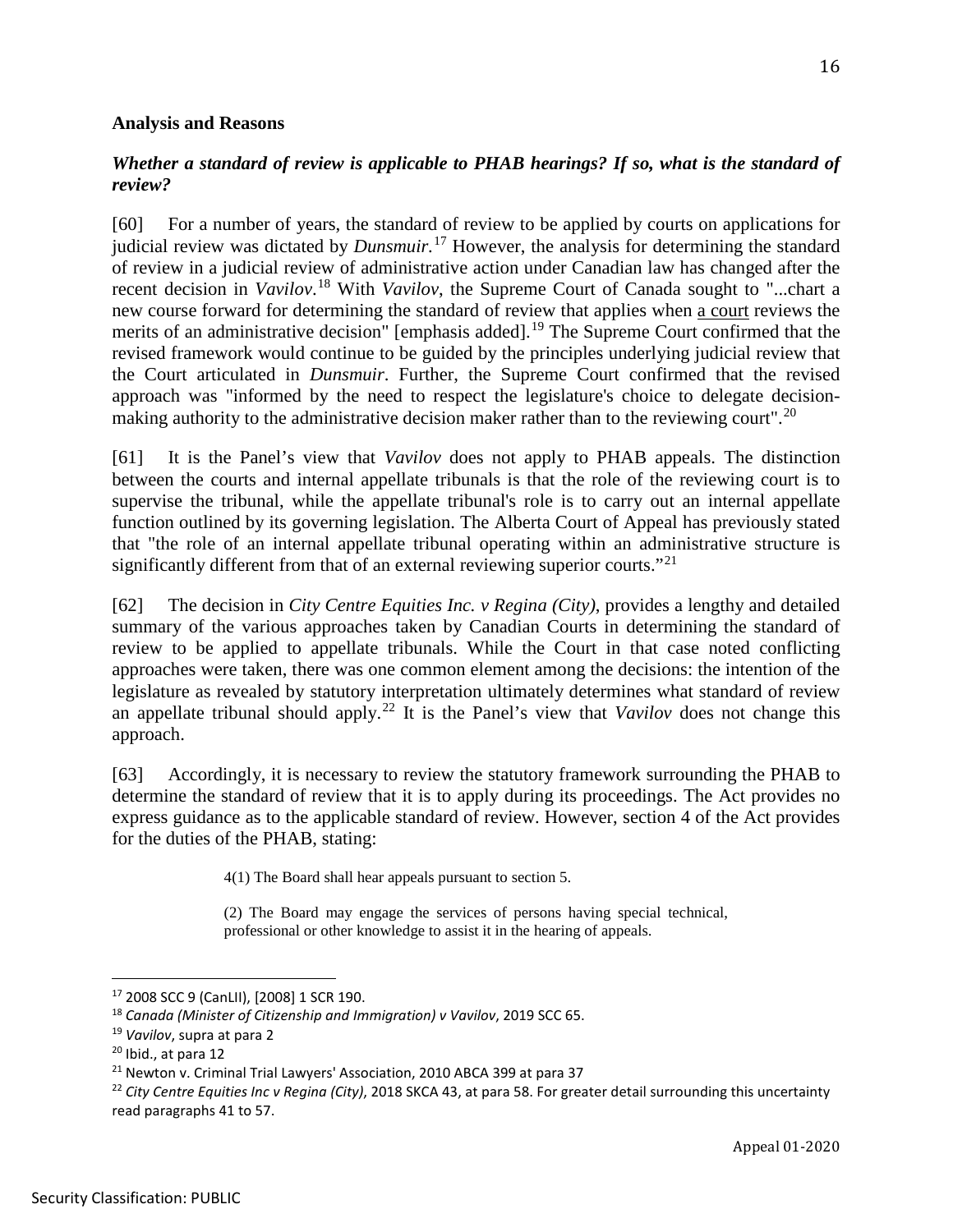[64] Section 5 provides for appeals to the Board from decisions by regional health authorities. Section 5(2) states that a person who is affected by a decision by a regional health authority may appeal the decision. Section 5(11) provides the PHAB the ability to reverse, vary, or confirm the previous decision. Finally, for the purposes of conducting the appeal, section 5(10) states that the PHAB has all the same powers, privileges and immunities of a commissioner appointed under the *Public Inquiries Act*. [23](#page-16-0)

[65] The *Public Inquiries Act* provides various powers to the PHAB, including the ability to summon witnesses and documents and compel witnesses to give evidence.<sup>[24](#page-16-1)</sup> The PHAB may also hear representations orally or in writing.[25](#page-16-2)

[66] In essence, the PHAB' role is quasi-judicial in nature and does not appear to fulfill the traditional appellate role of reviewing an order for errors. The PHAB is instead tasked with listening to arguments, hearing witnesses, and receiving new evidence.

[67] In *Stewart v Lac Ste. Anne* (County) Subdivision & Development Appeal Board the court determined that a hearing before the Subdivision and Development Appeal Board of Lac Ste. Anne County ("SDAB"), a board with powers under the *Municipal Government Act,* was a hearing *de novo*, despite the words *de novo* not being mentioned in the SDAB's home statute.<sup>[26](#page-16-3)</sup> The Court of Appeal concluded that given the SDAB's mandatory duty to hear appeals, and their ability to revoke, vary or make a substitute order, that the hearing was a hearing *de novo*. Given the similarity between these two statutes, the PHAB's hearings are also likely *de novo*.

[68] Previous PHAB decisions have also stated that the appeal hearing is a *de novo* hearing, noting the use of evidence and requirement of witnesses.<sup>[27](#page-16-4)</sup> Moreover, a previous provincial court decision further supports the conclusion that the hearing is *de novo*. In *R. v Beusekom*, the court, in reviewing the PHAB's decision on an appeal of an EO's order and in commenting on the Act stated that, "[t]here is only one appeal from an administrative order and that appeal is the *de novo* process heard by [the PHAB]."[28](#page-16-5)

[69] Therefore, a standard of review is not applicable to internal appellate tribunals. Rather, the legislative intent of the Act is to have the PHAB provide a *de novo* hearing for the Appellants.

# *Whether the Premises' bedrooms comply with the Minimal Housing and Health Standards (the "MHHS") with respect to emergency egress.*

[70] The bedrooms that are of concern here are in units 201 and 203 (the "Units"). The Panel will comment on unit 205 below.

<span id="page-16-0"></span>

<span id="page-16-1"></span><sup>&</sup>lt;sup>23</sup> Supra note 3.<br><sup>24</sup> Ibid. at ss 4 and 5<br><sup>25</sup> Supra note 21 at s. 5(7)

<span id="page-16-3"></span><span id="page-16-2"></span><sup>26</sup> *Stewart v Lac Ste. Anne (County) Subdivision & Development Appeal Board*, 2006 ABC A 264

<span id="page-16-4"></span> $27$  See Public Health Appeal No.: 15-2015 at page 4; Appeal No.: 15-2018 at para 10.

<span id="page-16-5"></span><sup>28</sup> *R v Beusekom*, 2003 ABPC 158, at para 143.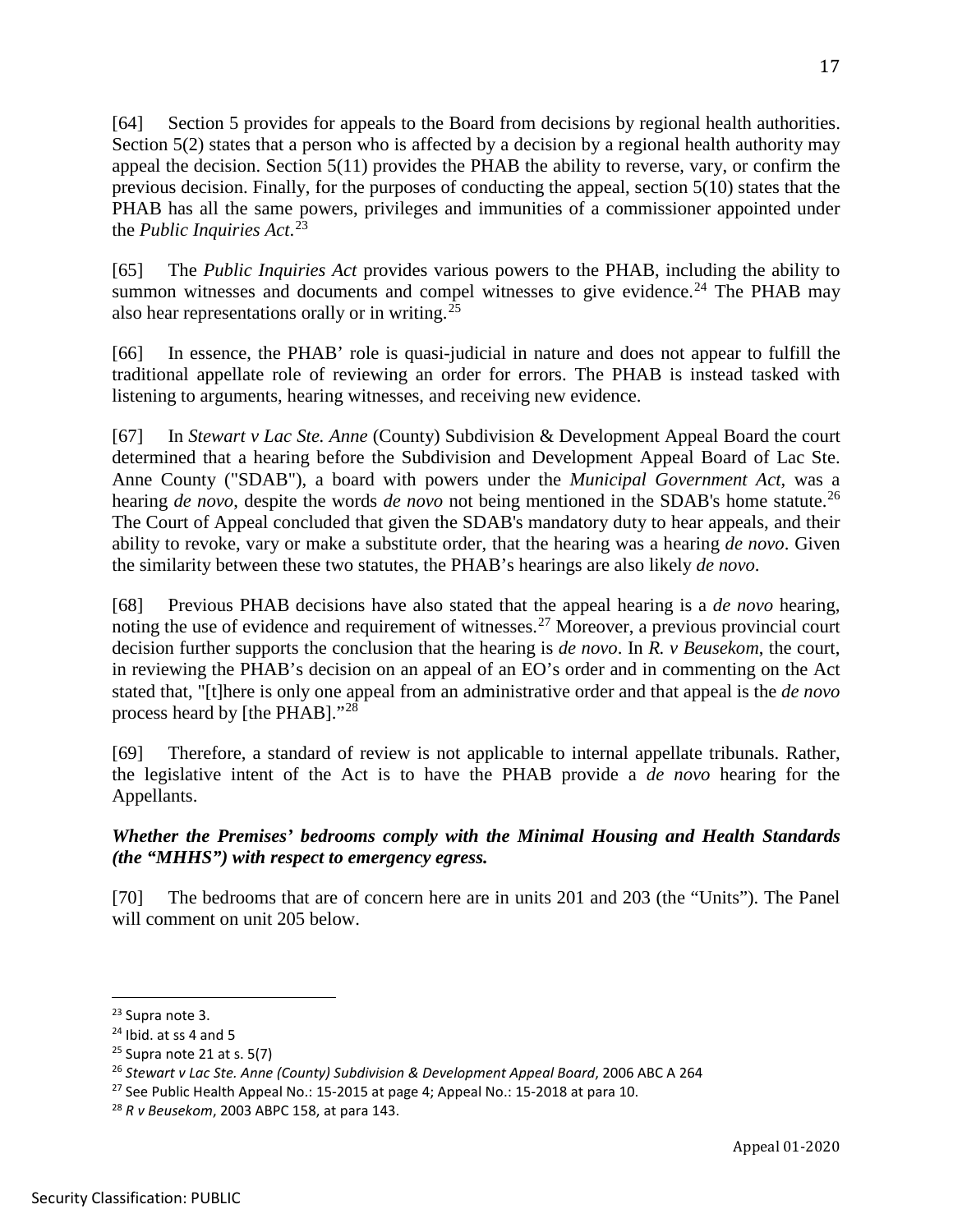[71] According to Part III, section 3(b), of the MHHS, an owner of residential rental premises must provide adequate emergency egress in each bedroom. That section reads as follows:

3. Safe and Secure

### (a) **Locking Window and Door Hardware**

- Exterior windows and doors shall be capable of being secured.
- (b) **Emergency Egress**
	- **(i)** For buildings of 3 storeys or less and except where a bedroom door provides access directly to the exterior or the suite is sprinklered, each bedroom shall have at least one outside window which may be opened from the inside without the use of tools or special knowledge.
	- **(ii)** Windows referred to in section 3(b)(i) shall provide unobstructed openings with areas not less than 0.35 m2 (3.8ft2), with no dimension less than 380 mm (15").
	- **(iii)** If the window referred in section 3(b)(i) is provided with security bars, the security bars shall be installed so they may be opened from the inside without the use of any tools or special knowledge.
	- **(iv)** Notwithstanding section 3(b)(i), (ii) and (iii), alternate provisions for emergency egress may be approved by an executive officer where, after consultation with a safety codes officer, the executive officer is satisfied that the alternate provisions provide for means of emergency egress.

[72] The Building is three (3) storeys or less and, according to the evidence before this Panel, neither of the bedrooms in the Units provide access directly to the exterior, nor are the Units sprinklered. Further the evidence presented by both the Appellants and the Respondent confirm that the windows in the Units cannot be opened, and one of the bedrooms have no windows at all. Therefore, the Units are not in compliance with the MHHS.

[73] Section 3(b)(iv) stipulates that notwithstanding the fact that there are no doors that provide access to the exterior of the bedrooms, there are no sprinklers in the Units, or the bedroom windows cannot be opened, alternate provisions for emergency egress may be approved by an EO where, after consultation with the Safety Codes Officer, the EO is satisfied that the alternate provisions for means of emergency egress are satisfactory.

[74] Both parties acknowledge that there were some discussions after the Inspection regarding alternate egress. In fact, the evidence shows that the FD and the City imposed temporary egress measures in order to allow a stay of the Order pending this hearing. Those measures include the installation of interconnected smoke alarms between each of the unit of the Premises and the hallway of the  $2<sup>nd</sup>$  storey of the Building.

[75] The Appellants argue that the said measures meet the alternate egress requirements under section 3(b)(iv) of the MHHS. The Appellants also argue that the EO cannot determine the requirements for alternate egress under the MHHS, but that determining permissible alternate egress is the responsibility of both AHS and municipalities, including the City. Moreover, the Appellants argue that installing new windows and/or a sprinkler system would be too expensive at this point. None of these arguments is acceptable to the Panel.

[76] Firstly, the EO testified that the temporary egress measures do not constitute appropriate alternate provisions for emergency egress. The Panel is satisfied with the EO's evidence on this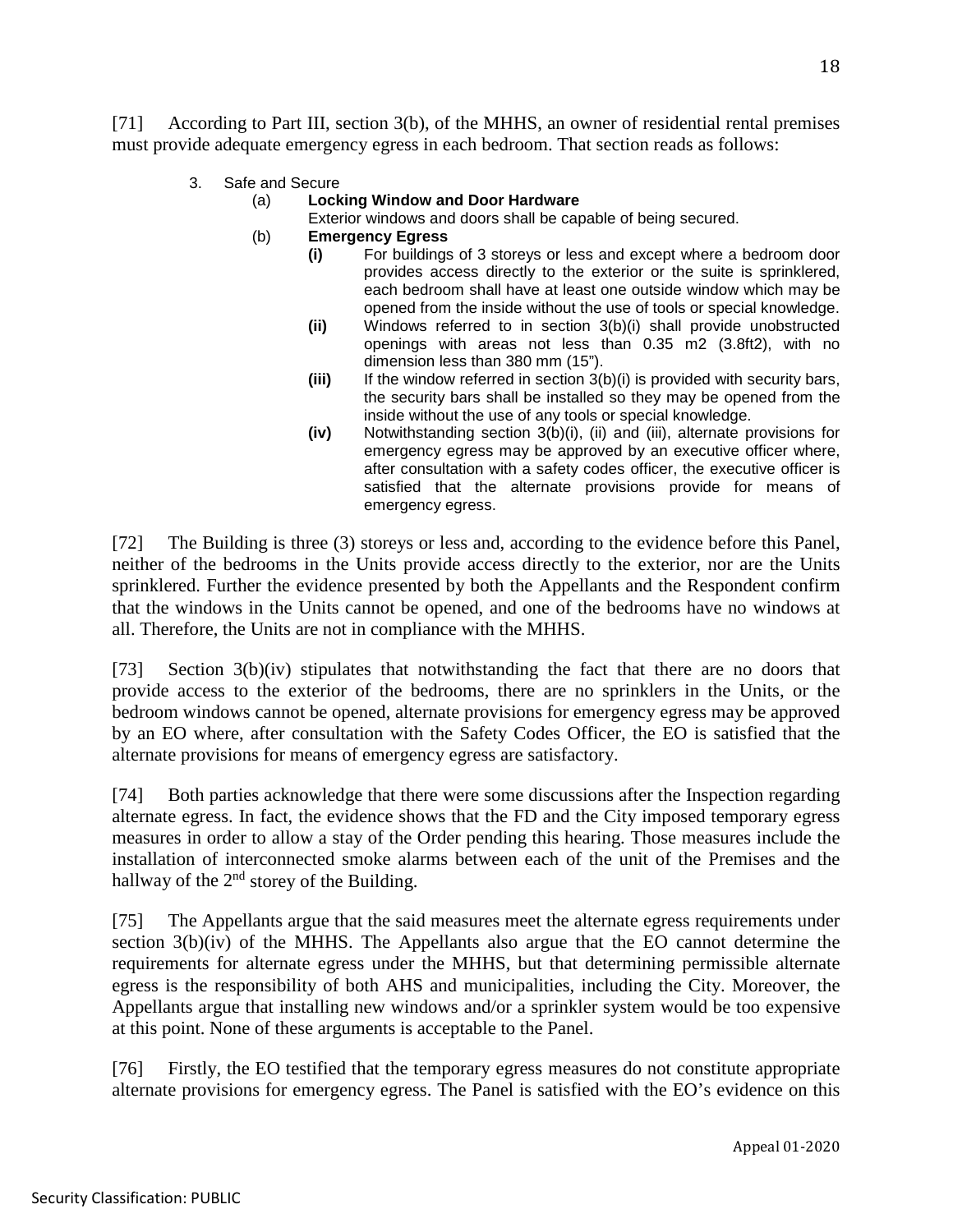point. Secondly, the clear wording of section  $3(b)(iv)$  of the MHHS grants exclusive authority to EOs to determine if, after consulting with the Safety Codes Officer, alternate egress provisions are approved. The fact that an EO may consult with the Safety Codes Officer does not in any way impose joint responsibility between AHS and the City. Only the EO has authority under the Act. Finally, the fact that egress windows and/or sprinklers may be cost prohibitive is irrelevant to the obligations of the Appellants to adhere to the Act, the Regulations and the MHHS.

[77] Based on the evidence and submissions of the parties, the Panel finds that the Units' bedrooms do not comply with the egress requirements under the MHHS.

[78] The Panel also finds that, while it is clearly the Appellants' responsibility to comply with the MHHS and to submit alternate egress plans to the EO for consideration, the EO missed an opportunity to fully explore the educational aspect of her role and more could have been done to ensure that the Appellants fully understood the option for alternate egress and include the same in the Order.

# *Whether the Appellants can rely on the doctrine of officially induced error of law, and if so, whether the test for officially induced error of law has been made out in the present case.*

[79] The Appellants have raised the defence of officially induced error of law in their submissions. The defence of officially induced error of law is available to an alleged violation of a regulatory statute where an accused has reasonably relied upon the erroneous legal opinion or advice of an official who is responsible for the administration or enforcement of the particular law.<sup>[29](#page-18-0)</sup> The criteria required to make out the defence of officially induced error of law has been distilled into the following six elements:

- (a) that an error of law or of mixed law and fact was made;
- (b) that the person who committed the act considered the legal consequences of his or her actions;
- (c) that the advice obtained came from an appropriate official;
- (d) that the advice was reasonable;
- (e) that the advice was erroneous; and
- (f) that the person relied on the advice in committing the act.<sup>[30](#page-18-1)</sup>

[80] The law applicable to this defence is not in dispute as between the parties. However, it is the Panel's view that this defence does not apply in these circumstances for three (3) reasons. First, the Appellants were not given any advice. Second, there was no "appropriate official" providing said advice. Finally, even if the Appellants proved the defence, the MHHS still require the Appellants to comply with the Order – in other words, it would protect them from enforcement, but not compliance.

19

<span id="page-18-0"></span><sup>29</sup> *R v Cancoil Therman Corporation and Parkinson*, 1986 Can LI I 154 (ON CA).

<span id="page-18-1"></span><sup>30</sup> *Lévis (Ville) c Tetreault*, [2006] 1 SCR. 420.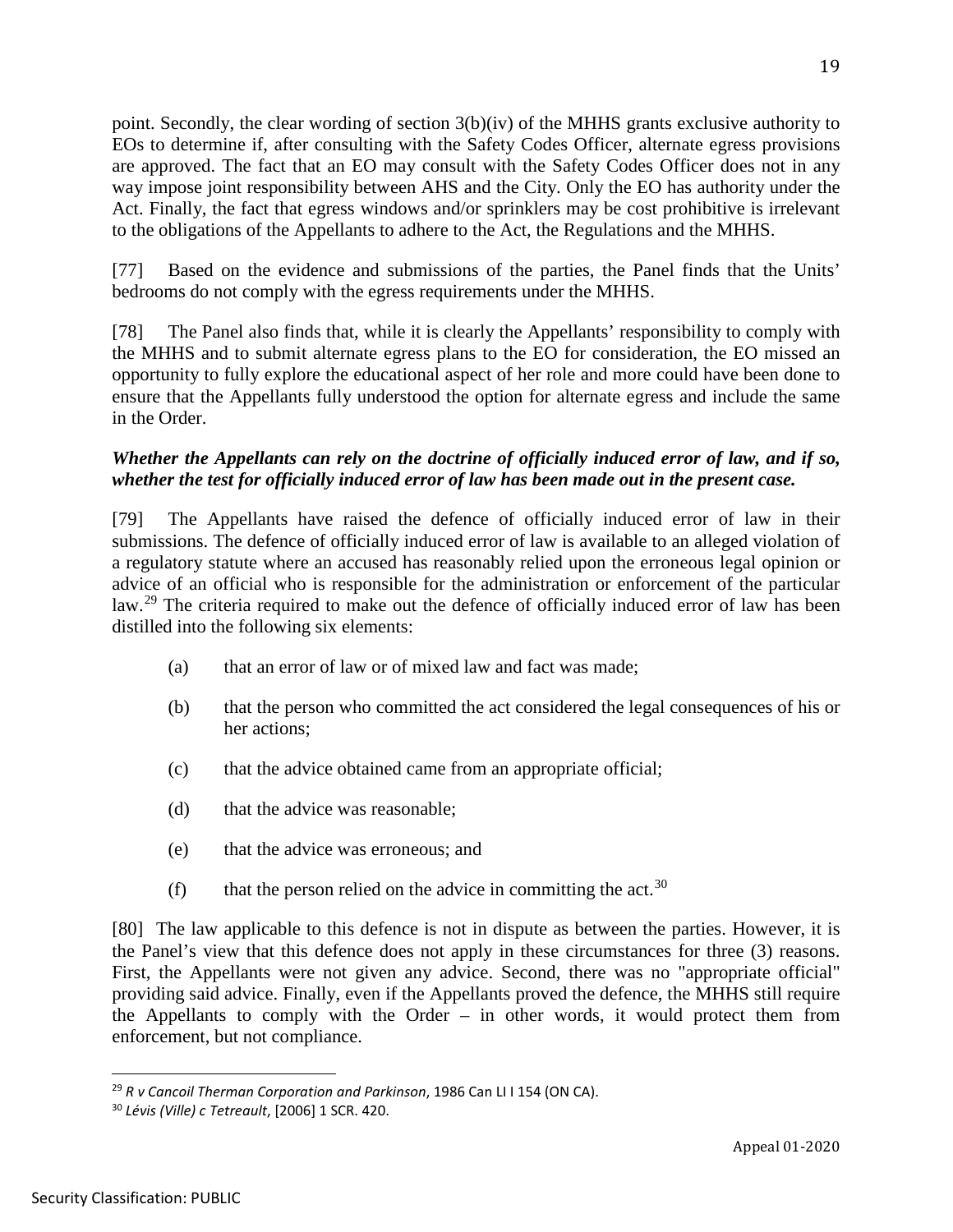[81] The tenor of the Appellants' argument is that the City and the FD had a duty to advise the Appellants of the work that needed to be done to comply with the MHHS. In other words, the argument is that these inspectors failed to provide important information and guidance, and therefore, implied to the Appellants that the Premises was in compliance with the MHHS.

[82] The Appellants do not allege that the City or the FD told the Appellants that they complied with the MHHS. The Appellants are relying upon the City's and FD's opinions on building codes, and upon their silence as to any other legal requirements. The Appellants took this advice to imply an opinion on the overall lawfulness of the Premises, apparently including the MHHS.

[83] However, the City and FD did not actually provide any advice or opinion. It appears clear from a reading of the test for this defence that some form of positive advice or opinion is required. In the Panel's view, inducement by omission would not satisfy the requirement to obtain advice from an appropriate official.

[84] The Respondent is correct to submit that, as the owners of the building, the Appellants are responsible for maintaining the Premises to all applicable legal standards, not the City or FD.<sup>[31](#page-19-0)</sup> Therefore, any alleged omission or opinion on building codes from the City and FD cannot fulfill the requirement of advice for this defence.

[85] The Appellants contend that the City and the FD were the appropriate officials to consult about the statutory framework applicable to rental housing. While both the City and the FD are subject to provincial legislation, neither is subject to the Act nor do they have any authority thereunder, and as such, are not officials responsible for the administration or enforcement of that law.

[86] The PHAB has no jurisdiction over any findings of the City or the FD, nor are these the entities the Appellants should have sought advice from regarding the MHHS.

[87] The Appellants also fail to acknowledge the various duties incumbent on them as owners under the MHHS. The Respondent correctly points out that these duties exist even if an inspection of the Premises had never occurred.<sup>[32](#page-19-1)</sup> Section 3 of the *Housing Regulation*<sup>[33](#page-19-2)</sup> sets out various requirements an applicant must adhere to. Section 4 also places a positive duty on the owner of a premises to comply with the MHHS. Based on these sections, the Appellants have a legislated duty to maintain the Premises in accordance with the *Housing Regulation* and the MHHS. Should the Premises fall below these standards, the obligation to correct the issues is on the Appellants. As such it is the Appellants, not the inspectors, who must ensure the Premises comply with the MHHS. A defect missed during an inspection does not alter that duty.  $34$ Therefore, even if the defence of an officially induced error of law is available (which for the reasons given, is not the case), the Appellants must still comply with the Order.

<span id="page-19-0"></span><sup>31</sup> *R v Goebel*, 2003 ABQB 422, at paras 22 to 28 ["*Goebel*"].

<span id="page-19-1"></span><sup>32</sup> *Goebel* note 29 at para 25

<span id="page-19-3"></span><span id="page-19-2"></span><sup>33</sup> Alta Reg 173/1999 34 *Goebel* note 29 at para 28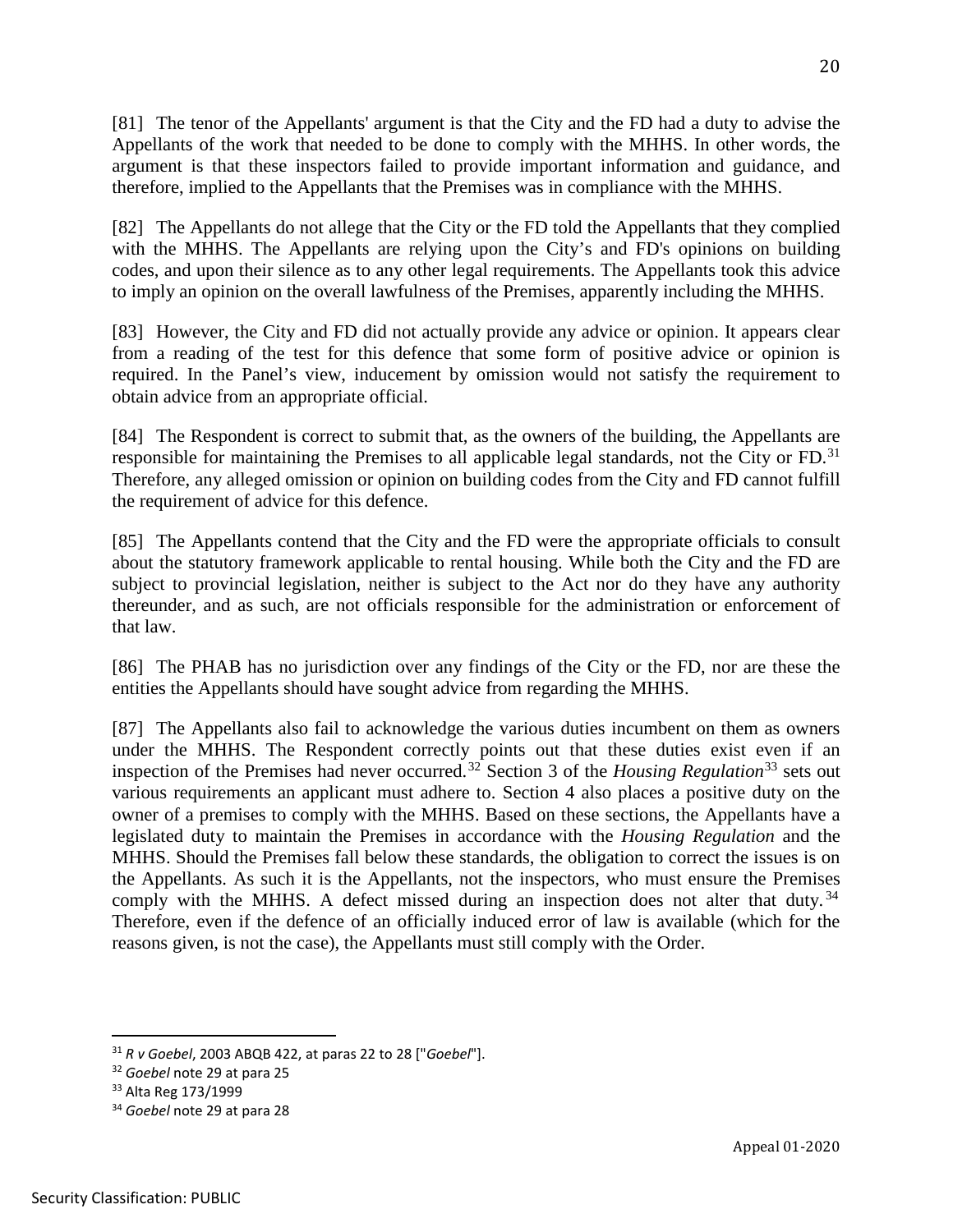# *Whether the EO erred in finding a violation under the Act and the Regulations with respect to unit 205, as she did not actually inspect the unit.*

[88] At the outset of the submissions, AHS made some concessions (see paras. 40 to 43 above). The Panel appreciates those concessions; errors can occur and it is appropriate and desirable to correct them as soon as possible.

[89] Per the EO's own admission, she did not inspect unit 205. Rather, she relied on the information provided to her by the City's Safety Codes Officer. Consequently, the Panel finds that the EO erred in including unit 205 in the Order. However, based on the evidence presented at the hearing, the Panel would like to remind the Appellants that while the EO should not have included unit 205 in the Order, it would be practical and prudent for the Appellants to make sure that the bedrooms in unit 205 also comply with the MHHS.

[90] This is also another learning opportunity. The Panel says "another" because of the PHAB's findings in Appeal 04-2019 where the Panel was critical of the EO's reliance on assumptions to find violations under the MHHS. As stated in the written reasons in Appeal 04- 2019, EOs must only rely on facts and evidence, not assumptions or hearsay, as is the case here. It is also worth reminding that EOs have a tremendous amount of authority pursuant to the Act. That authority must be used judiciously and firmly within the four corners of the Act, the Regulations and the MHHS. To do otherwise erodes public confidence in the important work of EOs and AHS.

[91] With respect to lack of operating smoke alarms in the common area hallways (see para. 42 above), the Panel accepts the explanation of the Respondent and there is no need to address that issue in these written reasons, especially since it was not included in the grounds of the Appeal.

## **Findings and Conclusion**

[92] After reviewing the evidence and submissions made by the Parties, the Panel makes the following findings:

- (a) The standard of review does not apply to this Appeal.
- (b) The Premises' bedrooms in units 201 and 203 do not comply with the *Minimum Housing and Health Standards.*
- (c) The doctrine of officially induced error of law is not applicable in the circumstances. The doctrine cannot be relied upon to circumvent compliance with safety requirement under the *Minimum Housing and Health Standards*.
- (d) Even if the Panel is incorrect in its assessment of the applicability of the doctrine, its six-part test is not made out. Specifically, neither the City of Grande Prairie nor the Fire Department has statutory authority to enforce or make representations